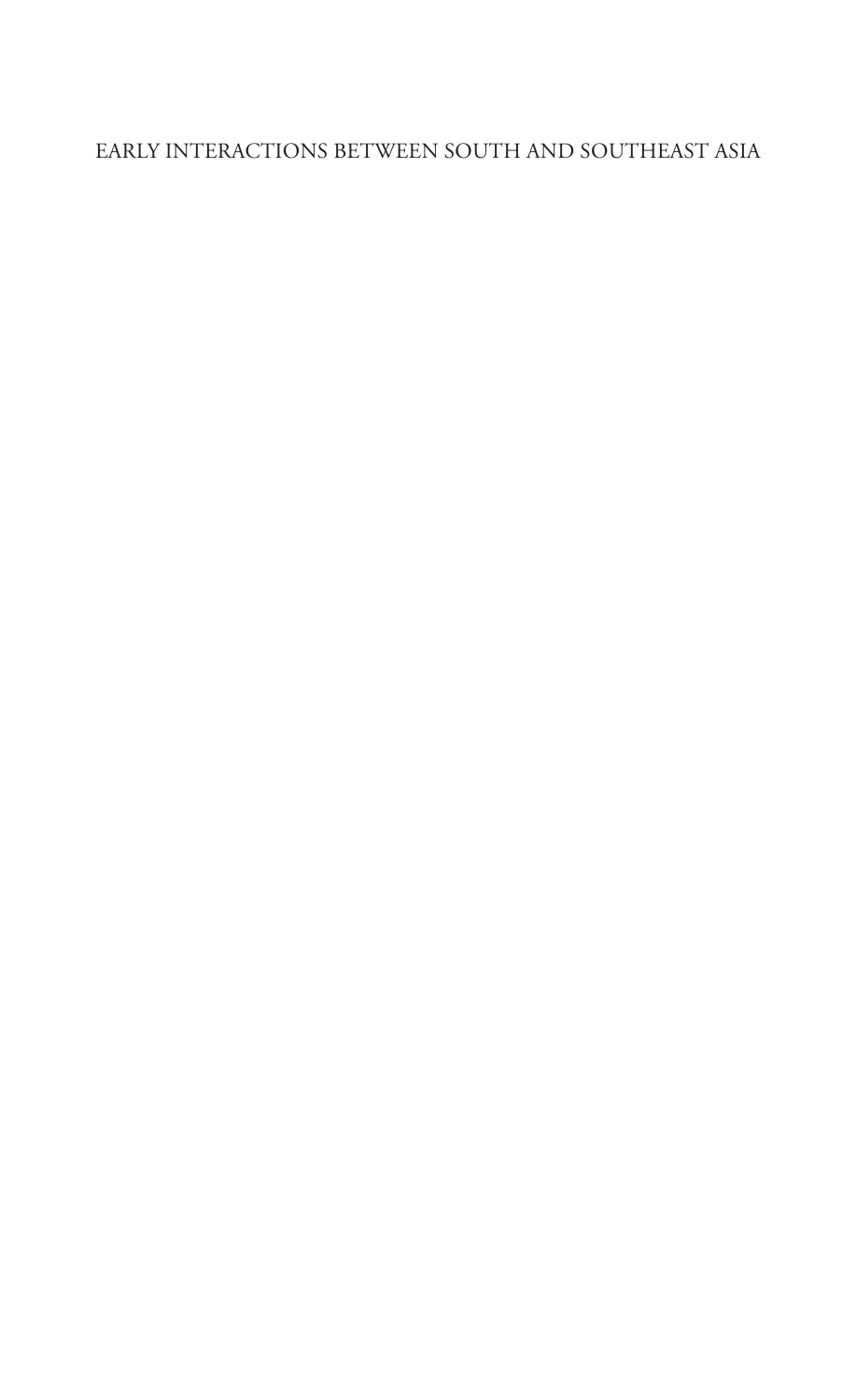#### NALANDA-SRIWIJAYA SERIES

General Editors: Tansen Sen and Geoff Wade

- 1. Nagapattinam to Suvarnadwipa: Reflections on the Chola Naval Expeditions to Southeast Asia
- 2. Early Interactions between South and Southeast Asia: Reflections on Cross-Cultural Exchange

The **Institute of Southeast Asia Studies (ISEAS)** was established as an autonomous organisation in 1968. It is a regional centre dedicated to the study of socio-political, security and economic trends and developments in Southeast Asia and its wider geostrategic and economic environment. The Institute's research programmes are the Regional Economic Studies (RES, including ASEAN and APEC), Regional Strategic and Political Studies (RSPS), and Regional Social and Cultural Studies (RSCS).

**ISEAS Publishing**, an established academic press, has issued more than 2,000 books and journals. It is the largest scholarly publisher of research about Southeast Asia from within the region. ISEAS Publishing works with many other academic and trade publishers and distributors to disseminate important research and analyses from and about Southeast Asia to the rest of the world.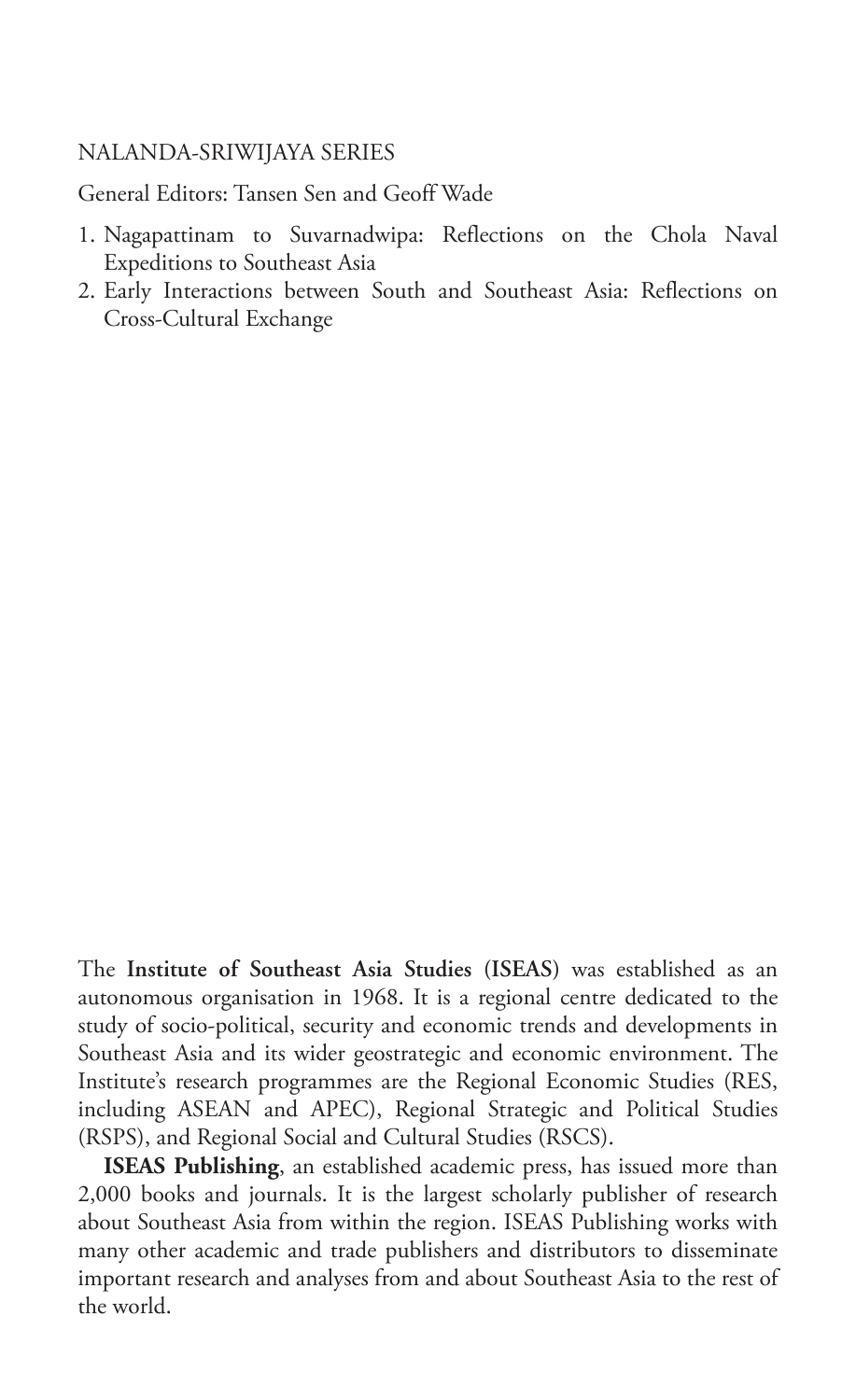# Early Interactions between South and Southeast Asia

*Reflections on Cross-Cultural Exchange*

*Edited by*

Pierre-Yves MANGUIN, A. MANI and GEOFF WADE



Institute of Southeast Asian Studies Singapore



MANOHAR 2011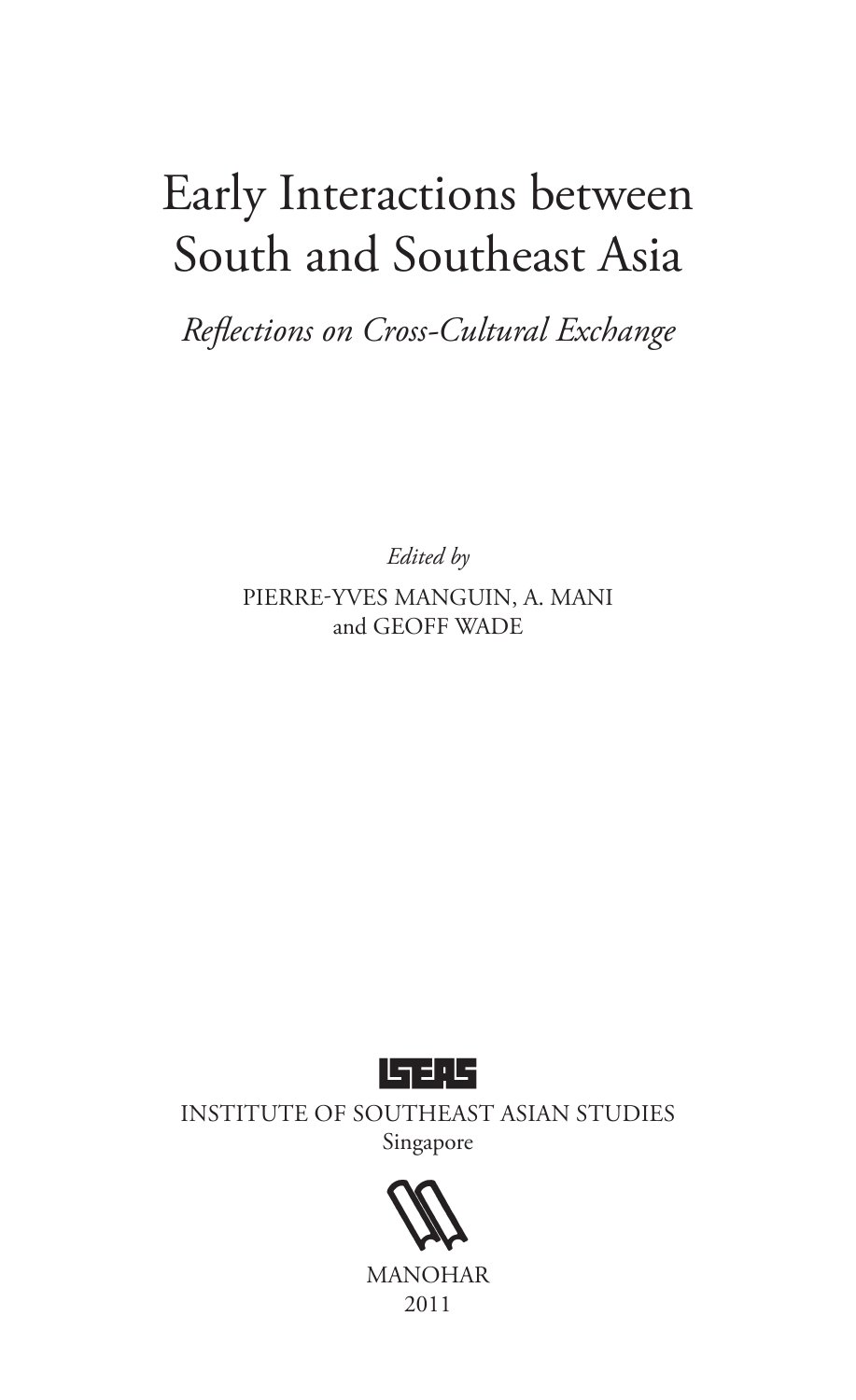First published in Singapore in 2011 by ISEAS Publishing Institute of Southeast Asian Studies 30 Heng Mui Keng Terrace Pasir Panjang, Singapore 119 614

Co-published for distribution in South Asia only by Ajay Kumar Jain *for* Manohar Publishers & Distributors 4753/23 Ansari Road, Daryaganj, New Delhi 110 002 India Manohar ISBN 978-81-7304-895-1

All rights reserved. No part of this publication may be reproduced, stored in a retrieval system, or transmitted in any form or by any means, electronic, mechanical, photocopying, recording, or otherwise, without written permission of the publishers.

© Institute of Southeast Asian Studies, Singapore, 2011

*The responsibility for facts and opinions in this publication rests exclusively with the authors and their interpretations do not necessarily reflect the views or the policy of the publishers or their supporters.*

#### **ISEAS Library Cataloguing-in-Publication Data**

Early interactions between South and Southeast Asia: reflections on cross-cultural exchange / Pierre-Yves Manguin, A. Mani and Geoff Wade

Papers originally presented at a Conference on Early Indian Influences in Southeast Asia: Reflections on Cross-cultural Movements, 21-23 November 2007, organized by the Institute of Southeast Asian Studies, Singapore

- 1. Southeast Asia—Civilization—Indic influences—Congresses.
- 2. India—Relations— Southeast Asia—Congresses.
- 3. Southeast Asia—Relations—India—Congresses.
- I. Manguin, Pierre-Yves.
- II. Mani, A.
- III. Wade, Geoff
- IV. Institute of Southeast Asian Studies.
- V. Conference on Early Indian Influences in Southeast Asia: Reflections on Cross-Cultural Movements (2007: Singapore)

DS523.2 E13 2010

ISBN 978-981-4311-16-8 (hard cover) ISBN 978-981-4311-17-5 (PDF)

Printed by Salasar Imaging Systems, Delhi 110 035, India.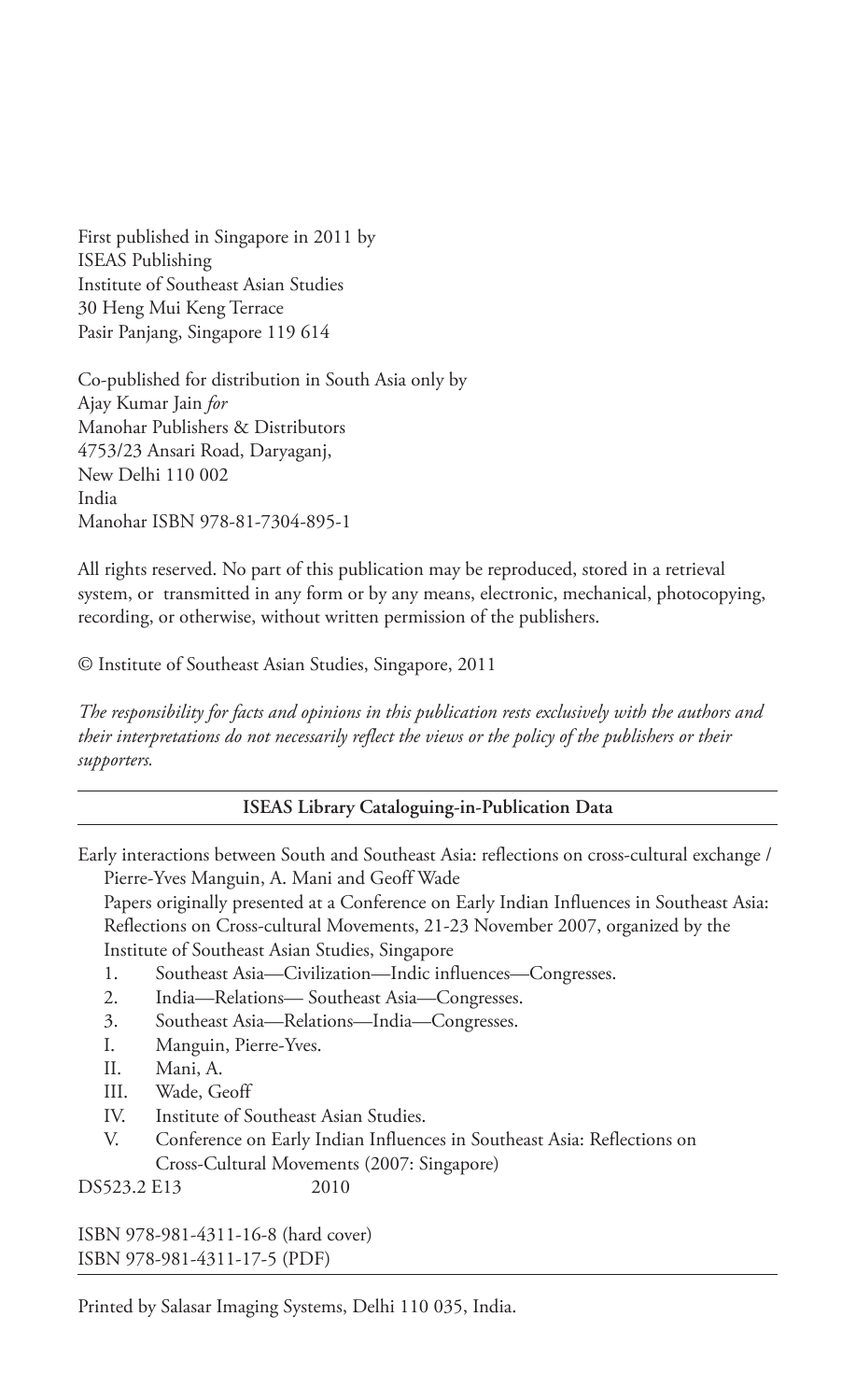# **Contents**

| FOREWORD                                                                                                                                       |                                                                  |
|------------------------------------------------------------------------------------------------------------------------------------------------|------------------------------------------------------------------|
| K. Kesavapany                                                                                                                                  | ix                                                               |
| PREFACE<br>Pierre-Yves Manguin, A. Mani and Geoff Wade                                                                                         | xi                                                               |
| <b>INTRODUCTION</b><br>Pierre-Yves Manguin                                                                                                     | xiii                                                             |
| I. NEW ARCHAEOLOGICAL EVIDENCE FROM<br><b>SOUTH ASIA AND SOUTHEAST ASIA</b>                                                                    |                                                                  |
| 1. Central Vietnam during the Period from 500 BCE to CE 500<br>Lam Thi My Dzung                                                                | 3                                                                |
| 2. Ban Don Ta Phet and Khao Sam Kaeo: The Earliest Indian<br>Contacts Re-assessed<br>Ian C. Glover and Bérénice Bellina                        | 17                                                               |
| 3. Preliminary Study of Indian and Indian Style Wares from<br>Khao Sam Kaeo (Chumphon, Peninsular Thailand),<br>Fourth-Second Centuries BCE    | 47                                                               |
| 4. Early Contacts between India and the Andaman Coast in<br>Thailand from the Second Century BCE to Eleventh Century CE<br>Boonyarit Chaisuwan | 83                                                               |
| 5. The Batujaya Site: New Evidence of Early Indian Influence<br>in West Java                                                                   | 113                                                              |
|                                                                                                                                                | Phaedra Bouvet<br>Pierre-Yves Manguin and Agustijanto Indradjaja |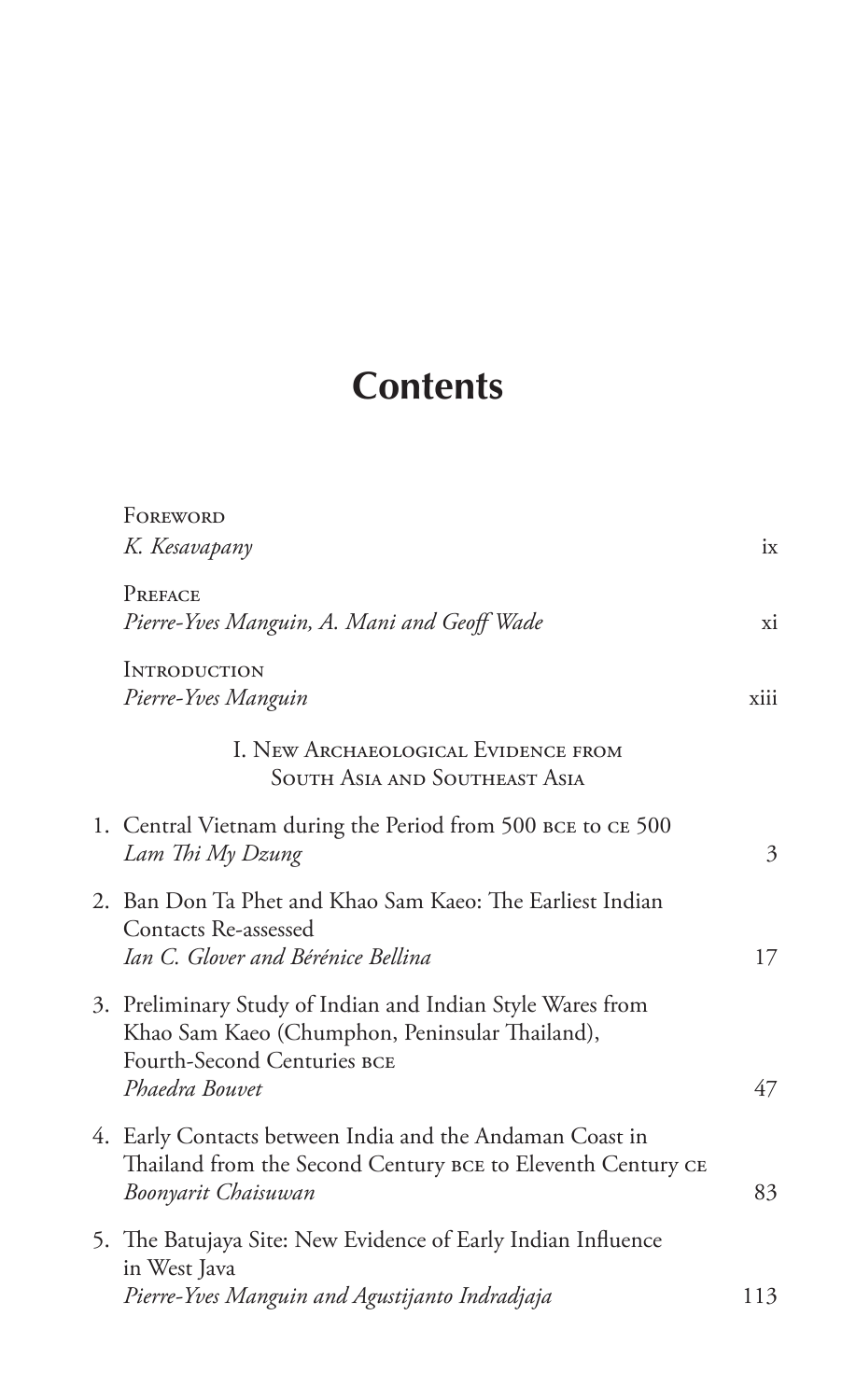| V1 | Contents |
|----|----------|
|    |          |

| 6. Continuity and Change in South Indian Involvement in<br>Northern Sumatra: The Inferences of Archaeological Evidence<br>from Kota Cina and Lamreh<br>E. Edwards McKinnon                      | 137 |
|-------------------------------------------------------------------------------------------------------------------------------------------------------------------------------------------------|-----|
| 7. South Asia and the Tapanuli Area (North-West Sumatra):<br>Ninth-Fourteenth Centuries CE<br>Daniel Perret and Heddy Surachman                                                                 | 161 |
| 8. Emergence of Early Historic Trade in Peninsular India<br>K. Rajan                                                                                                                            | 177 |
| 9. Contacts between India and Southeast Asia in Ceramic<br>and Boat Building Traditions<br>V. Selvakumar                                                                                        | 197 |
| 10. Marine Archaeological Investigations along the Tamil Nadu<br>Coast and its Implications for Understanding the Cultural<br>Expansion to Southeast Asian Countries<br>Sundaresh and A.S. Gaur | 221 |
| <b>II. LOCALISATION IN SOUTHEAST ASIA</b>                                                                                                                                                       |     |
| 11. Tamil Merchants and the Hindu-Buddhist Diaspora in<br>Early Southeast Asia<br>John Guy                                                                                                      | 243 |
| 12. The Spread of Sanskrit in Southeast Asia<br>Johannes Bronkhorst                                                                                                                             | 263 |
| 13. The Early Inscriptions of Indonesia and the Problem<br>of the Sanskrit Cosmopolis<br>Daud Ali                                                                                               | 277 |
| 14. Indian Architecture in the 'Sanskrit Cosmopolis':<br>The Temples of the Dieng Plateau<br>Julie Romain                                                                                       | 299 |
| 15. The Importance of Gupta-period Sculpture in<br>Southeast Asian Art History<br>Robert L. Brown                                                                                               | 317 |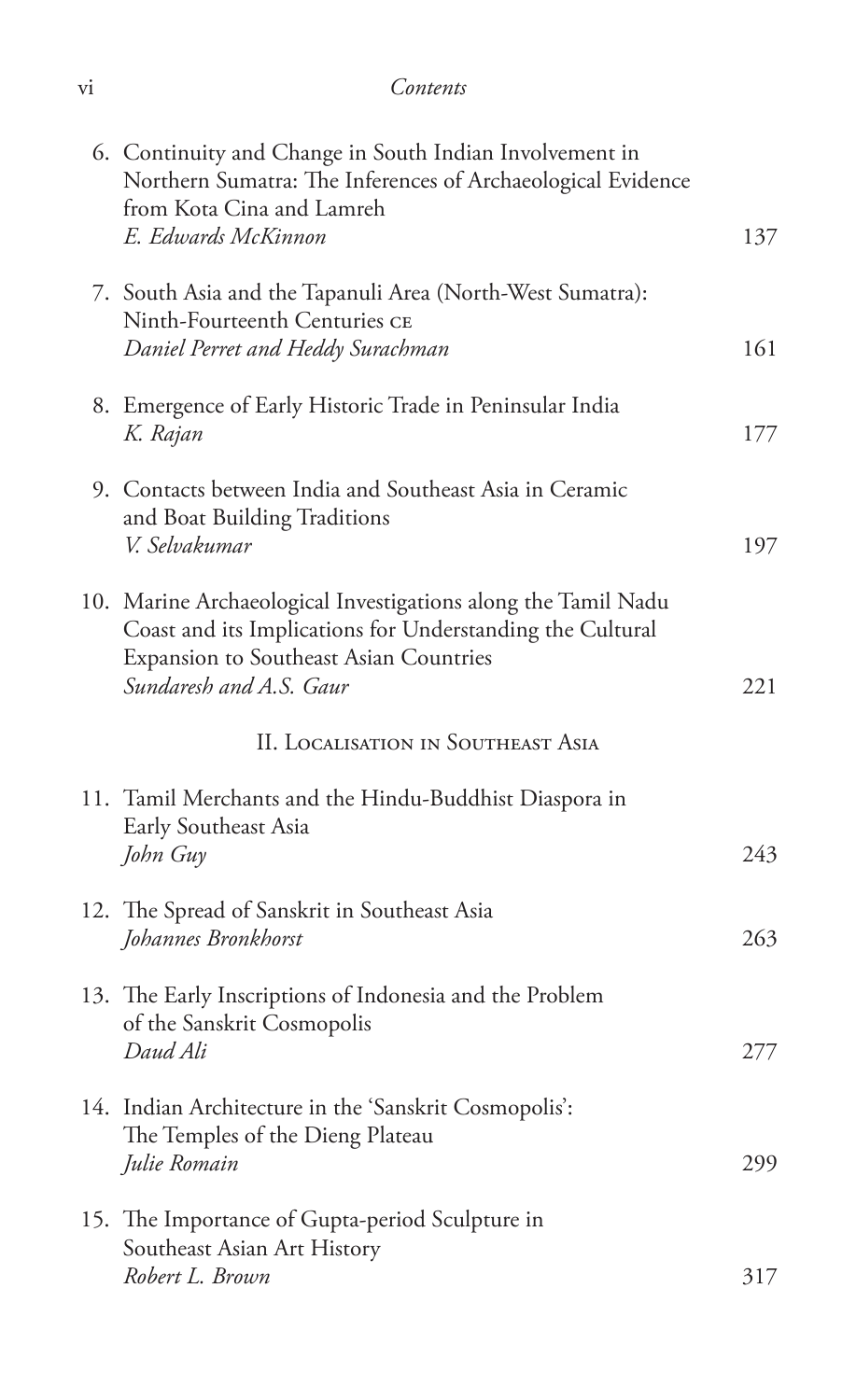|              | 16. Individuals under the Glaze: Local Transformations of<br>Indianisation in the Decorative Lintels of Angkor<br>Martin Polkinghorne                                                            | 333 |
|--------------|--------------------------------------------------------------------------------------------------------------------------------------------------------------------------------------------------|-----|
|              | 17. Early Musical Exchange between India and Southeast Asia<br>Arsenio Nicolas                                                                                                                   | 347 |
|              | 18. Buddhism and the Circulation of Ritual in<br>Early Peninsular Southeast Asia<br>Peter Skilling                                                                                               | 371 |
|              | 19. Early Buddhism in Myanmar: Ye Dhammā Inscriptions<br>from Arakan<br>Kyaw Minn Htin                                                                                                           | 385 |
|              | 20. Hindu Deities in Southern Vietnam: Images on Small<br>Archaeological Artefacts<br>Le Thi Lien                                                                                                | 407 |
|              | 21. 'The Depositing of the Embryo' – Temple Consecration<br>Rituals in the Hindu Tradition of South and Southeast Asia:<br>A Study of the Textual and Archaeological Evidence<br>Anna A. Ślączka | 433 |
|              | 22. Localisation of Indian Influences as Reflected in the Laotian<br>Versions of the Ramayana<br>Sachchidanand Sahai                                                                             | 443 |
|              | 23. Broken Threads: Contested Histories of Brahminism<br>in Cambodia and Thailand and the Construction of<br>Ritual Authority                                                                    |     |
|              | Boreth Ly                                                                                                                                                                                        | 461 |
|              | <b>LIST OF CONTRIBUTORS</b>                                                                                                                                                                      | 483 |
| <b>INDEX</b> |                                                                                                                                                                                                  | 491 |

vii *Contents*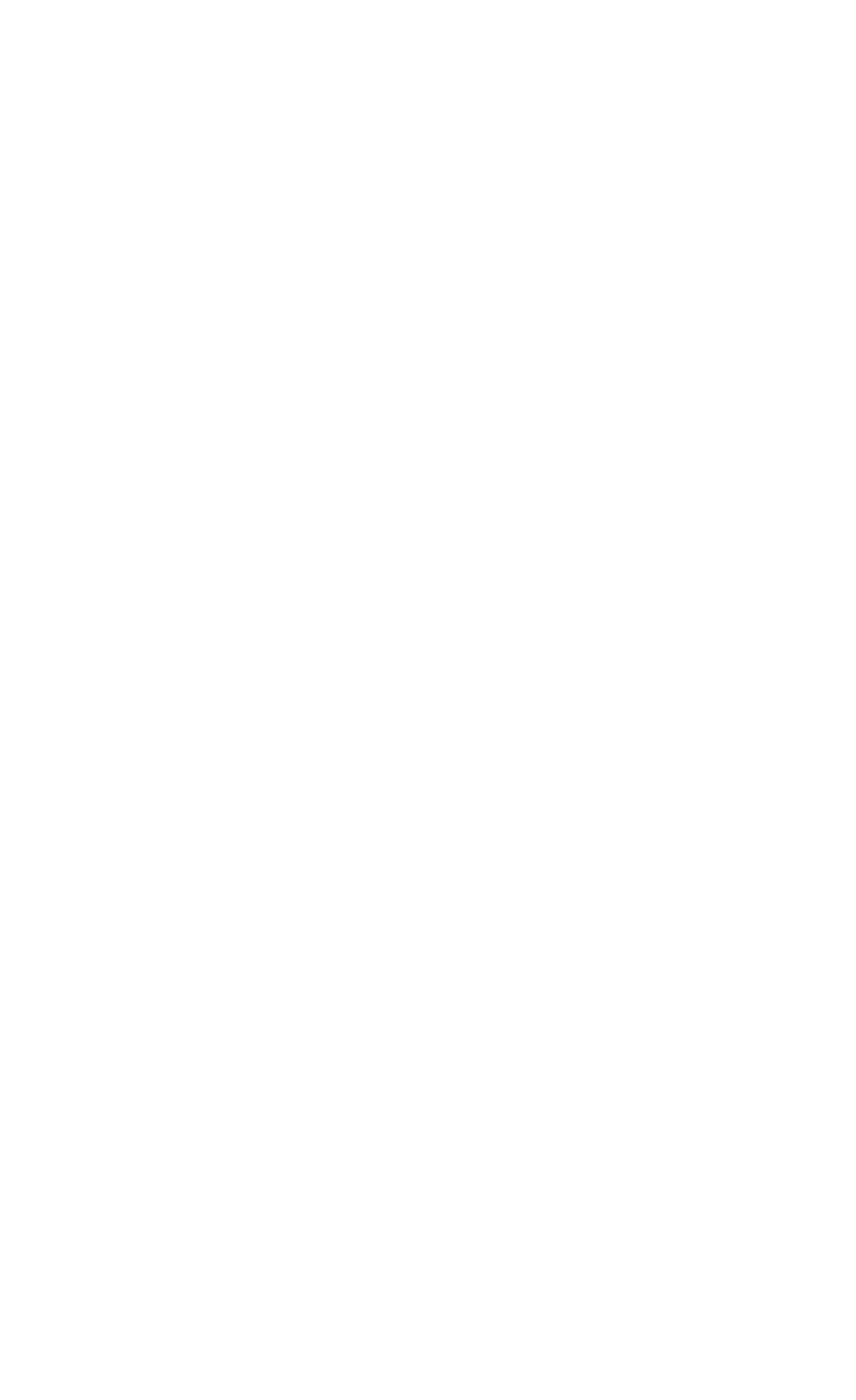### **Foreword**

In late 2006, the National Library Board (NLB), in the person of Mrs Pushpa Latha Devi Naidu, approached ISEAS with a proposal for a 'Conference on Early Indian Influences in Southeast Asia'. The conference was to be held in conjunction with an exhibition that NLB was organising. Professors Mani and Ramasamy were asked to coordinate the conference with funding contributions from NLB, the Institute of South Asian Studies (ISAS) and the Asia Research Institute (ARI), and the Chola Mandalam Group in Tamil Nadu. ISEAS on its part provided the logistical support and coordination for the conference with additional funding support. It is important to note the help that Professors Hermann Kulke and Pierre-Yves Manguin, visiting scholars at ARI rendered to the conceptualisation of the conference. A total of 52 regional and international experts presented papers on various aspects of early Indian Influence in Southeast Asia at the three-day conference from 21-23 November 2007. The themes of the conference included 'naval expeditions of the Cholas', 'archaeological and inscriptional evidence of early Indian influence', 'ancient and medieval commercial activities' and 'regional cultures and localization'.

The papers are being published as two separate volumes under the auspices of the Nalanda-Sriwijaya Centre at ISEAS. Hermann Kulke, K. Kesavapany and Vijay Sakhuja edited the volume on *Nagapattinam to Suvarnadwipa: Reflections on the Chola Naval Expeditions to Southeast Asia*, while Pierre-Yves Manguin, A. Mani and Geoff Wade edited this volume on *Early Interactions between South and Southeast Asia: Reflections on Cross-Cultural Exchange*. The papers in both volumes present the reflections of scholars on this important historical period of Southeast Asia and its relations with South Asia.

I wish to thank all the co-sponsors of the project, namely the Directors of NLB, ISAS and ARI for their generous support. I also wish to thank Mr Subbiah of the Chola Mandalam Group in Tamil Nadu for the interest he showed by his active participation in the three-day conference. Finally I extend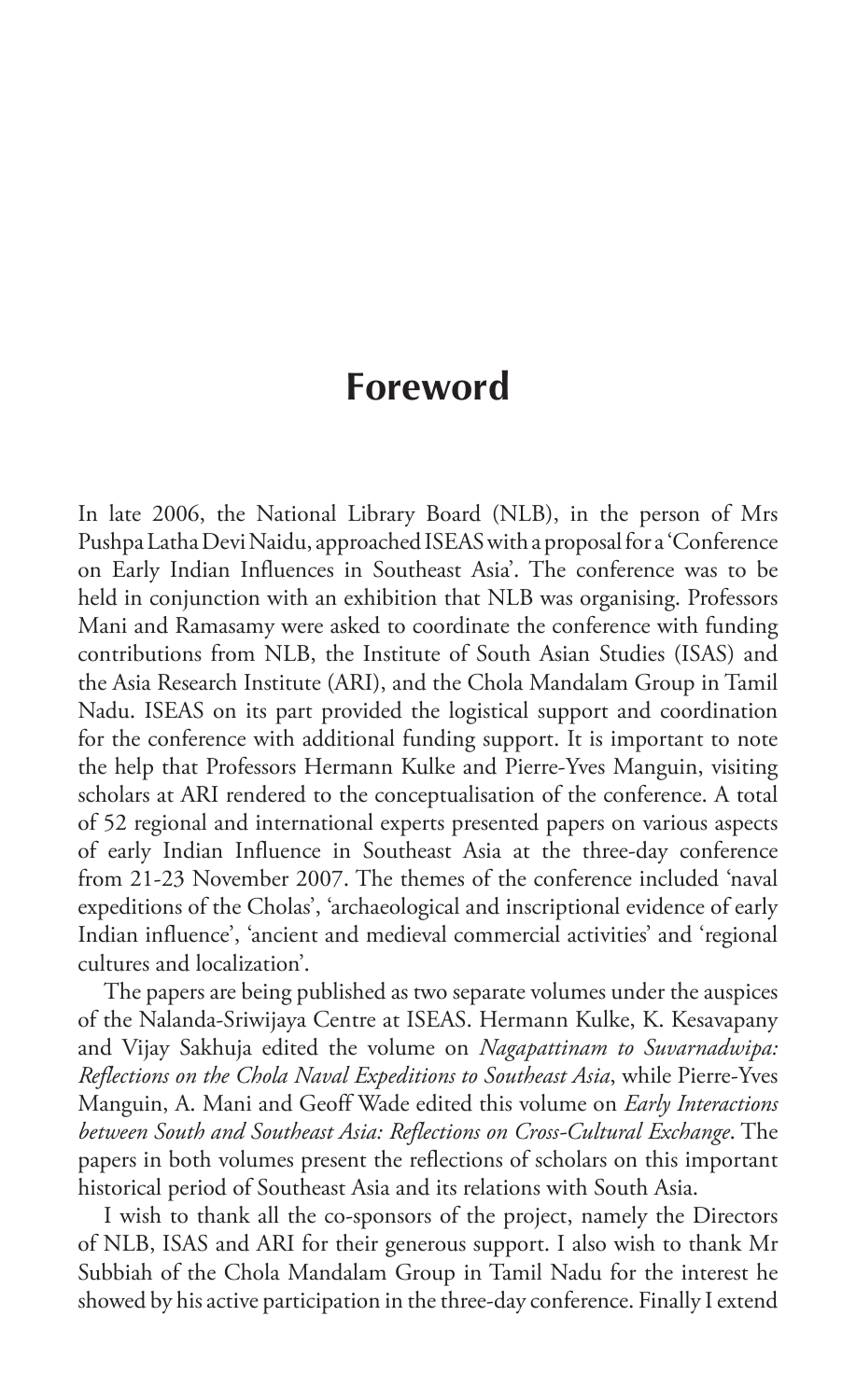my appreciation to Professors Manguin, Mani and Wade for their editorial contributions in successfully completing the editing of this large volume and to ISEAS Publications for bringing out such a handsome publication.

> K. Kesavapany *Director Institute of Southeast Asian Studies Singapore*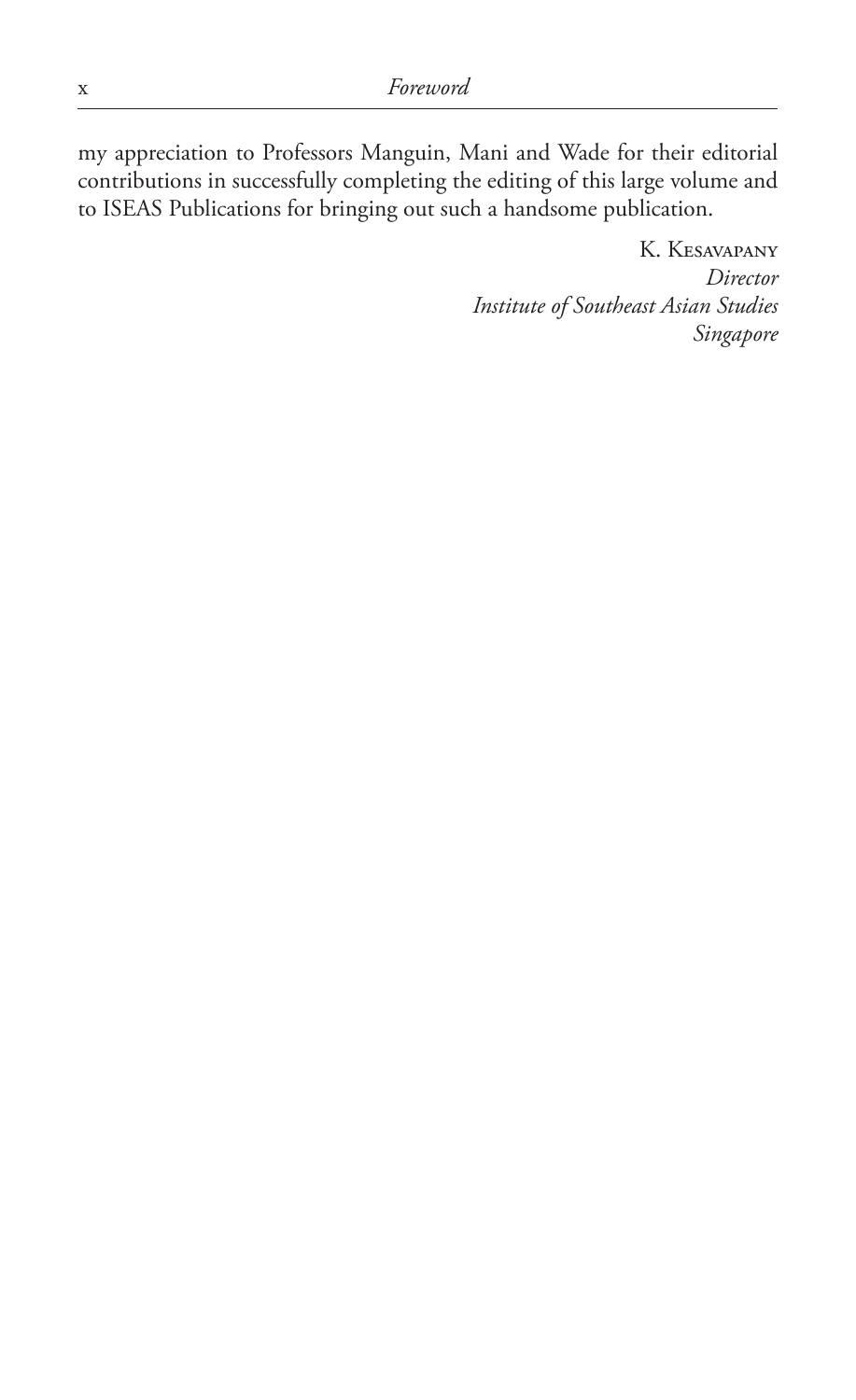## **Preface**

This volume brings together twenty-three papers contributed by twentyseven authors who have carried out research on the interactions between Southeast Asia and South Asia in the period between 500 BCE and ce 1500. Though there has been much debate on the nature of these interactions, the volume begins with an introduction to the question of whether Southeast Asia was 'Indianised' before 'Indianisation'. As recent archaeological findings have pushed back the period of 'Indianisation' prior to the Common Era, the introductory paper provides an overview to the rest of the volume.

Beyond the introductory chapter by Manguin, the remaining chapters of the volume are divided into two large sections. The twelve papers in Part I relate to the new archaeological evidence from South Asia and Southeast Asia. The papers draw on archaeological evidence that has been unearthed on both sides of the Bay of Bengal in recent years. Part II, consisting of eleven papers, addresses the issue of localisation of South Asian cultures in Southeast Asia.

While more research remains to be done in this area of interactions across the Bay of Bengal, we hope that this volume is able to bring together the ongoing research and reflections in this area of study. We extend our thanks for the cooperation of all the contributors to the volume and at the same time we wish to thank Ms. Betty Tan, who helped coordinate the correspondence with all the authors. Finally we wish to thank Mrs. Triena Ong and the ISEAS Publications Unit for their commitment to bringing out this volume.

> Pierre-Yves Manguin, A. Mani and Geoff Wade *Editors*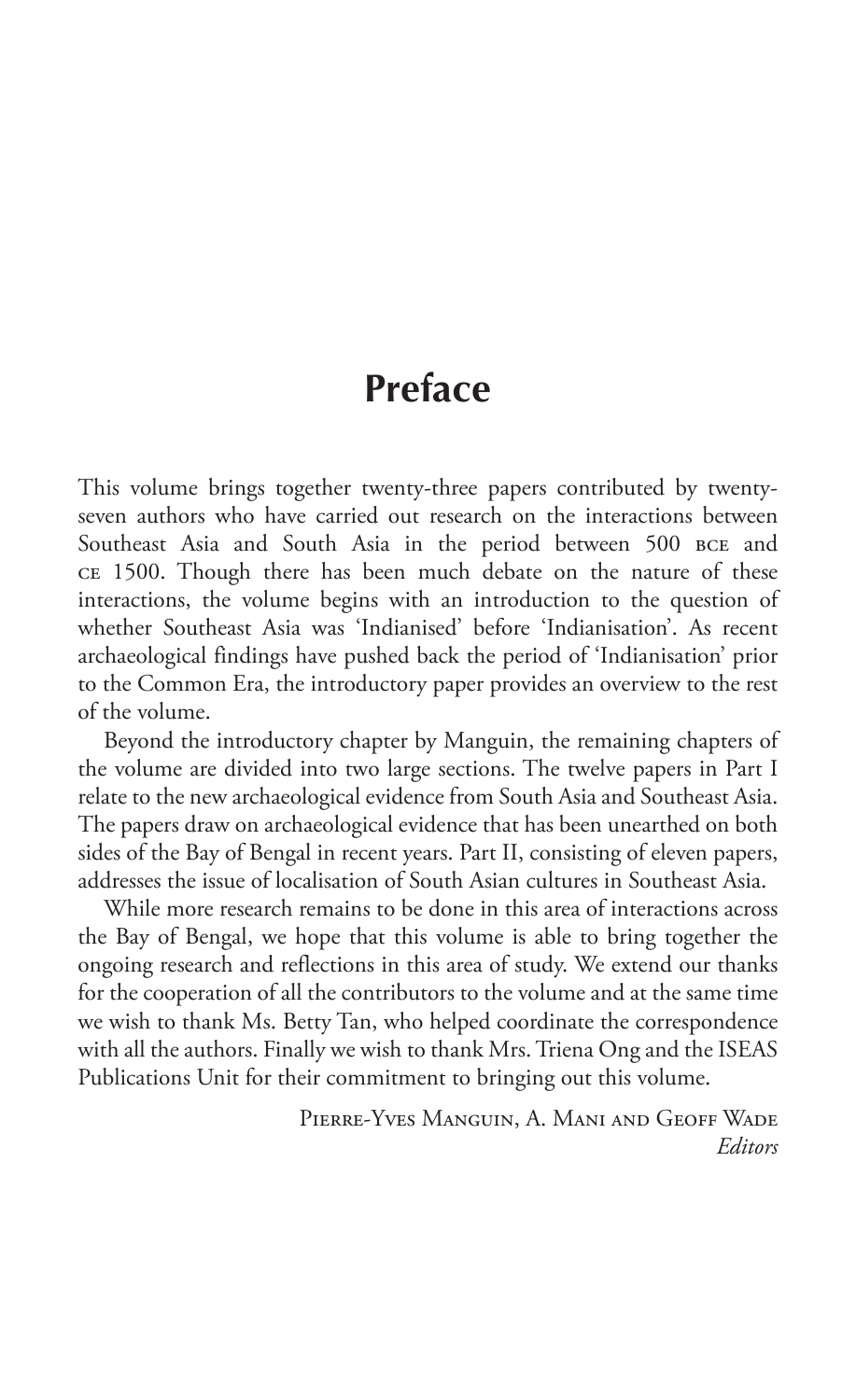# **17**

# **Early Musical Exchange between India and Southeast Asia**

### Arsenio Nicolas

From the first centuries CE, the more important relations between Southeast Asia and India can be found in the shastras (religion, scripts, literature, politics, law) and architecture (Cœdès 1968: 254-56), while that with China, Korea and Japan, in music structures, musical instruments and ensembles (Picken 1981-90; Maceda 1995d). In Southeast Asia, after an extended period of adapting Hindu and Buddhist rites and ceremonies, courts and temples developed a parallel repertoire of music for court ceremonies, separate from the repertoire used for religious rites in the temples. In Java and Bali, the extensive use of musical forms, musical instruments and vocal music attested to in Old Javanese and Old Balinese inscriptions, literatures, and in temple reliefs (Kunst 1968), as can also be found in Burma, Thailand, Laos, Kampuchea, and Vietnam, are early records of music in the area. Religious transformation in the two islands of Java and Bali allowed for the reworking and recasting of old rites into new forms suitable for Hindu or Buddhist ceremonies both in the temples and in the courts. The manifold reworking of rites and ceremonies, and how the musical arts were integrated into these systems has yet to be described and analysed – what indigenous structures were perceived to be malleable for new Hindu and Buddhist liturgical forms, and how these were all incorporated into the ritual repertoire of both the courts and the temples and other sacred sanctuaries, and what musical, theatrical or dance forms were integrated into these systems.

If the courts and the temples exuded an aura of exclusivity and sacrality, the surrounding villages which constituted an even larger system nurtured their own musical traditions, rites and festivities that were of two orientations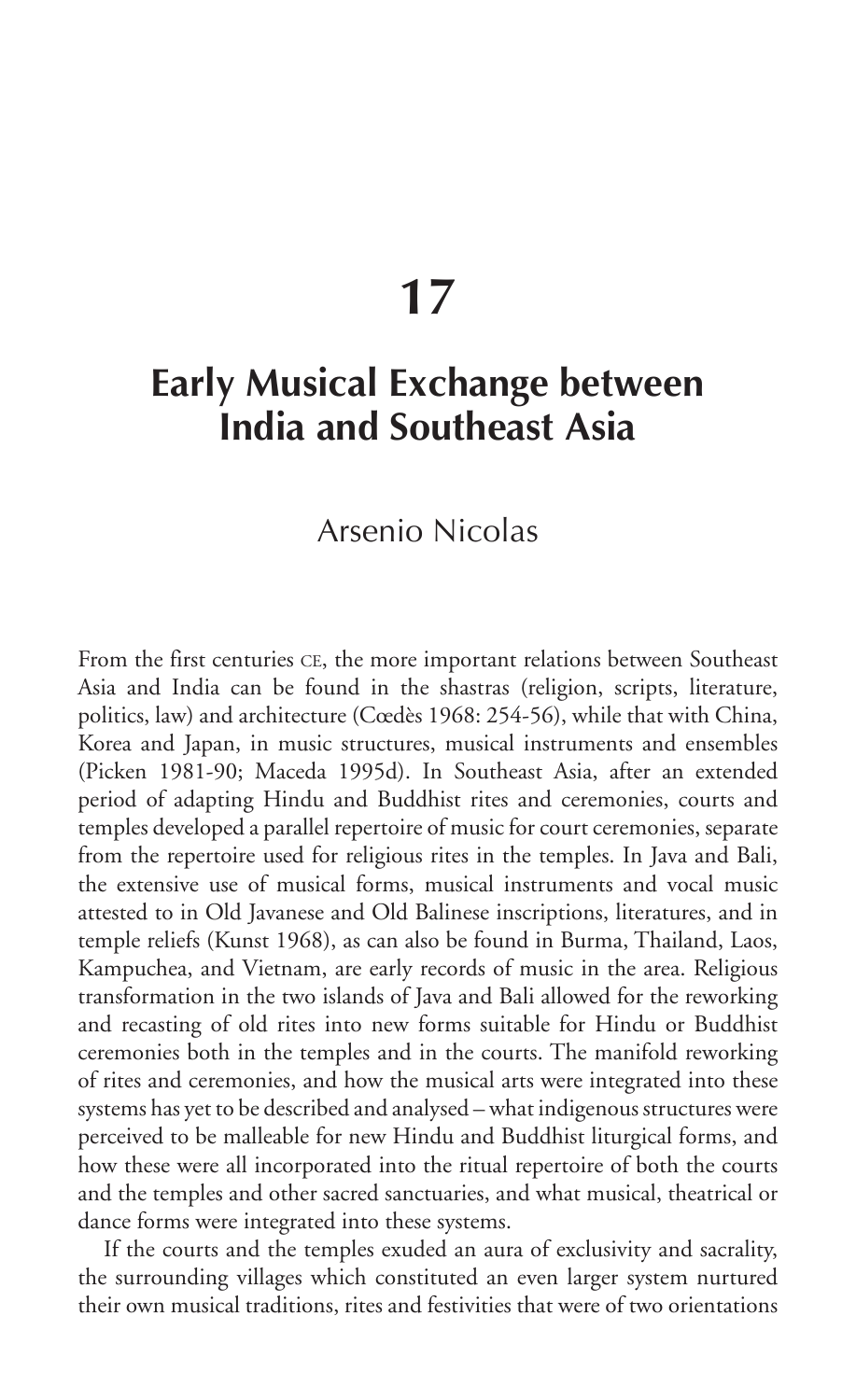– the persistence of indigenous repertoire, and the slow intrusion of Hindu, Buddhist, Islamic and Christian modes of ritual and ceremonial procedures. In these contexts, the musics of Southeast Asia developed into at least three distinct areas: first, the village which until today remains the repository of ancient religious and musical practices; second, the courts; and third, the temples, which together established a new form of centralised organisation and power, and consequently assumed the position as centres of musical activity, where musicians and dancers, players and puppeteers were employed in the service of the ruler, the aristocracy and the religious hierarchy. A new music culture based on ritual developed concurrent with monument building and the institution of the *devaraja* cult. However, while primary Indic rites were central to temple activities, indigenous rituals, music and dances were utilised to construct new ritual procedures. A new temple system and a new music culture then emerged after the introduction of Hinduism and Buddhism, and which can be characterised as follows (Nicolas 1993).

First, the construction of court and temple complexes formed closed relationships with the villages. Second, the introduction of sacred chanted texts in Sanskrit and Pali and later, the use of indigenous languages or Sanskritised local languages and scripts built two parallel musical repertoires, one preserving indigenous musical genres and the other, derived from Indic texts. Third, a shift from a bamboo music culture to a bronze music culture with the use of gongs and bells developed in the courts and temples, while the villages maintained a bamboo and wood tradition in music-making (Maceda 1977). Gongs assumed a sacred and prestigious position as a technology of bronze casting developed and diversified into larger musical ensembles that are extant today. In the villages, bamboo musical ensembles and other heterogeneous types evolved a separate repertoire (Nicolas 1987).

The introduction and spread of Hinduism and Buddhism into Asia branched off into two main streams – one took a northern route towards the direction of the land of the Sino-Tibetan peoples, towards Tibet, China, Korea and Japan, and the other, a southern route towards the direction of the land of the Mon-Khmer, Thai, and the Austronesian peoples. During these transcontinental journeys, the first accounts of musical change in the region were recorded in inscriptions and literary texts. The introduction of Indic, Arabic, Chinese and European musical ideas, their reception in the various regions in Asia and their amalgamation into the local musical systems represent four major phases in the history of music in Asia. Occurring in a serial fashion, each phase introduced into the indigenous base new languages and ritual literatures, the corpus of which became the basis for the performance of state rituals and ceremonies, of rites to fight the forces of nature, of disease, or to conjure the efficacy of power and ancestral blessings. Musical instruments likewise were transported from one frontier to another, evolving into various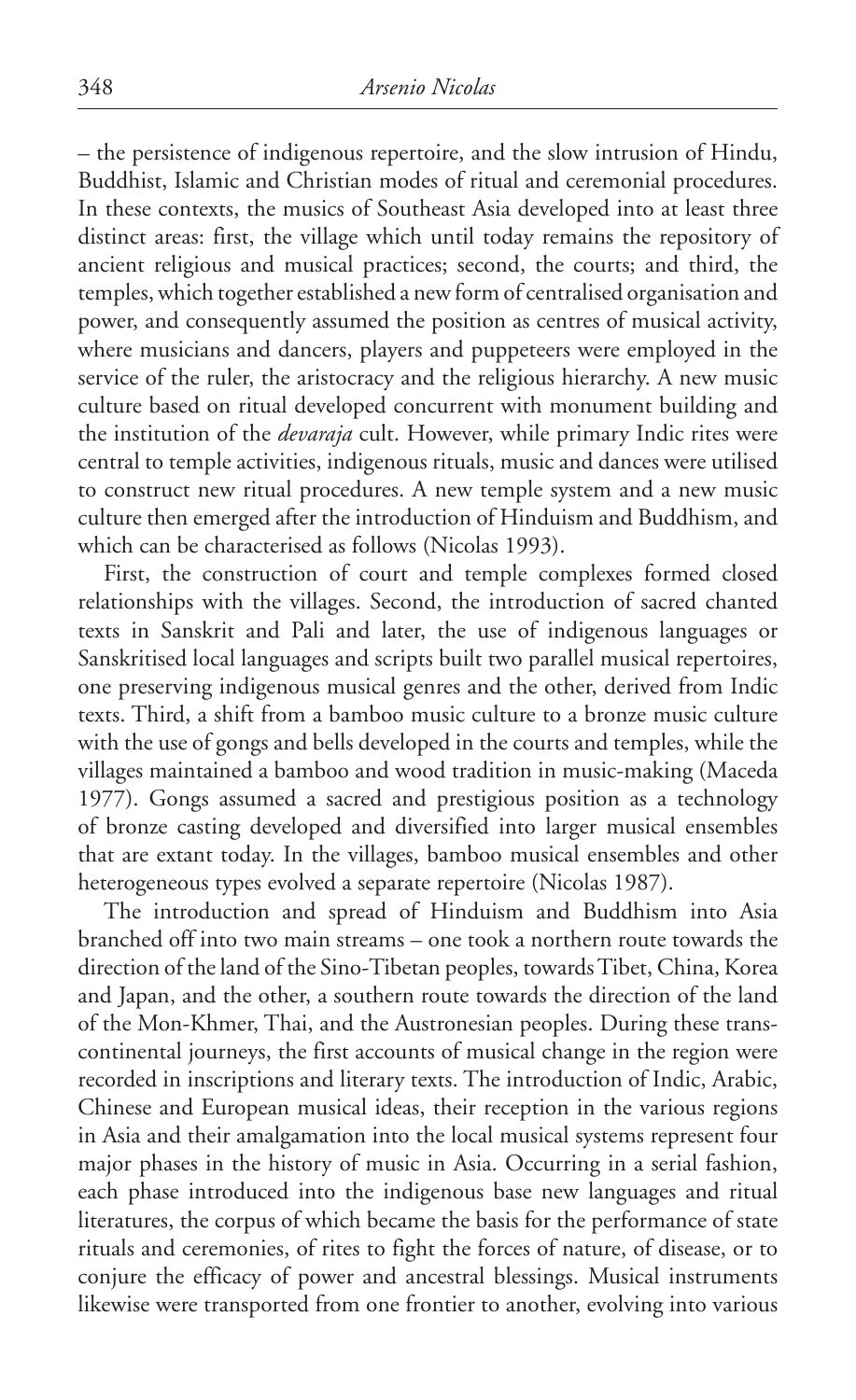forms and styles, both musical and iconographic. One important task, therefore, remains the identification and description of what may be called the indigenous base, which is to be found in the hundreds of societies with diverse languages, ritual practices, beliefs, artistic and musical systems.

#### **Music in Literary and Epigraphical Sources**

Paleographical and literary evidence describe a formalisation of the courts and the temples as the first centres of new musical activity. Musical terms that are recorded in these documents may be classified into the following: names of musical instruments, names of vocal types, names or terms referring to musicians, dancers, musical genres, forms, names of tunes or melodies, rites and ritual where music, dances and theatrical presentations are held, terms referring to the nature or aesthetic of sound or music, terms describing sounds produced by natural phenomena, or describing the onomatopoeic phenomena of language representation of sound (Nicolas 1994). In Java and Bali, musical terms start to appear in inscriptions by the ninth century during the Central Javanese Period, which can all be classified as Old Javanese, Old Balinese and Sanskrit or Sanskrit derived (Kunst 1968; Zoetmulder 1982; Nicolas 2007). By the beginning of the tenth century, that is, during the East Javanese Period, Sanskrit terms are no longer mentioned. The disappearance of Sanskrit musical terms for musical instruments in tenth century Java thus signaled a new music culture in the region (Nicolas 2007: 92 ff.).

#### **Two Sanskrit Musical Terms**

In this study, I focus on two Sanskrit derived musical terms that are found in the Philippines and Indonesia, with cognates in Burmese, Thai, Khmer, Cham and Malay. The first musical term, *kacchapi*, is the Sanskrit form of boat lutes found in the Philippines and Indonesia, known in various languages as *kudyapi*, *kecapi*, *husapi*, *sampeq* among others. The second term, *kamsa*, meaning bell-metal, has a more limited distribution, which today is known as *gangsa*, referring to flat gongs in northern Luzon, metallophones in Java and Bali, musical ensemble in high Javanese (*kromo*) or more commonly known as *gamelan* (*ngoko*) and as bronze in high Javanese. Flat gongs are well represented in temple reliefs in India, as well as in Java, and were found in shipwrecks dating to the tenth, eleventh and thirteenth centuries. References to lutes are mainly found in literary works and are not mentioned in Old Javanese and Old Balinese inscriptions. Boat lutes are made up of wooden material and as such, archaeological artefacts are virtually non-existent. Lutes of diverse types are etched in temple reliefs in India, China, Cambodia, Thailand, Champa and Java.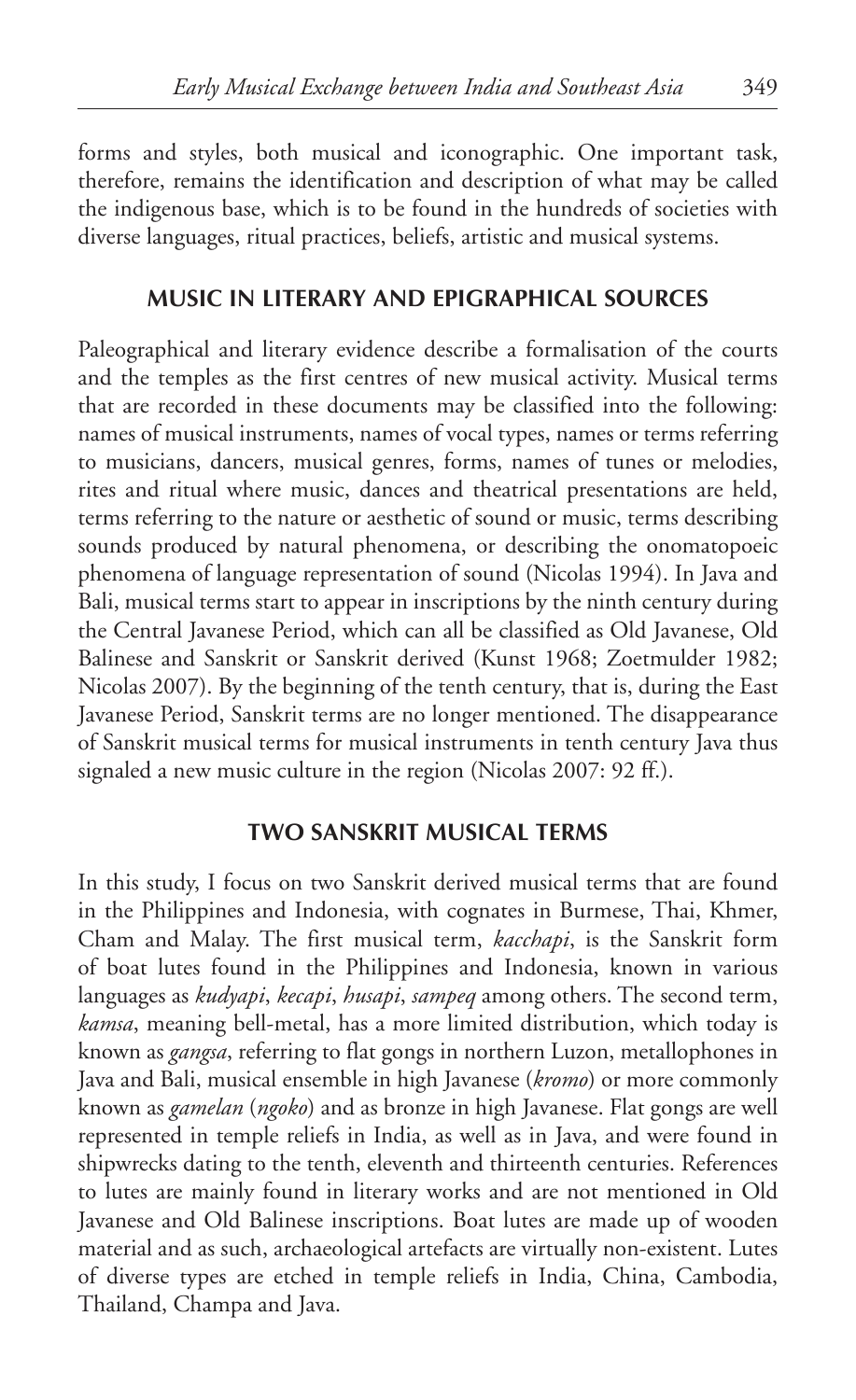#### **Lutes**

The Sanskrit term *kacchapi* is used for a variety of lutes in the Philippines and Indonesia, with the number of strings varying from two to four. Two-stringed lutes in Indonesia and the Philippines are widely distributed. In an early study of Sanskrit words in the Philippines, Kern listed *kudyapi* or *kotsapi* as a Sanskrit derived word both for Tagalog (1880: 267) and Bisaya (1881: 283). In 1663, Colin wrote about a stringed instrument called *coryapi* in Luzon (Blair & Robertson, 1903-09, vol. 40, p. 68). An ancient Tagalog term on Luzon, *kudyapi*, is still used in songs and poetry today, but the instrument no longer exists. The term had already meant guitar by late nineteenth century, and has remained so until today. However, in the case of Bisaya, *kodyapi* or *kotsapi* meant lute.

Farther south, the wide distribution of boat-lutes starts on the island of Mindoro, then on Palawan and Mindanao, Borneo, Sulawesi, Java, Sumatra and a few eastern Indonesian islands. There are no two-string lutes on Basilan Island and the Sulu archipelago. There are as well variations in the number of strings and the shape of the body of the lute. On Borneo, three-stringed lutes are found among the Modang and Kenyah and are called *sampeq*, or *sapeq*. On Java, we find bas-reliefs of two-, three- and four-string lutes on the Borobudur temple, as well as on Candi Sari. On Java, the terms *kacapi* or *kecapi* refer to zithers. Most of the lutes are plucked either with the fingers or with a plectrum. Lutes are either played alone, or as a duet (as in Palawan and Borneo), or with one other instrument like a polychordal bamboo zither in Palawan and Mindanao. The term, however, is not known in Bali and Lombok, which is significant, considering the fact that the Balinese in these two islands practice a religion based on ancient Balinese and Hindu religious systems and had an extended contact with India since the first century CE (Ardika 1997).

#### **Java**

Kunst provides a very detailed discussion of lutes based on his studies of bas-reliefs in Candi Borobudur, Prambanan and Candi Sari (1968: 12-17). While the term *kacchapi* does not appear in any inscription, it is widely used in Old Javanese literature as *kacapi*, and may have referred to lutes, although it is used in West Java today to refer to board zithers with a box-like shape resonating chamber (ibid.: 11-12). These lutes are illustrated as two-, three-, or four-stringed instruments with varying shapes in these three temples. The following list is derived from the photographs published by Kunst (ibid.: 157 ff.).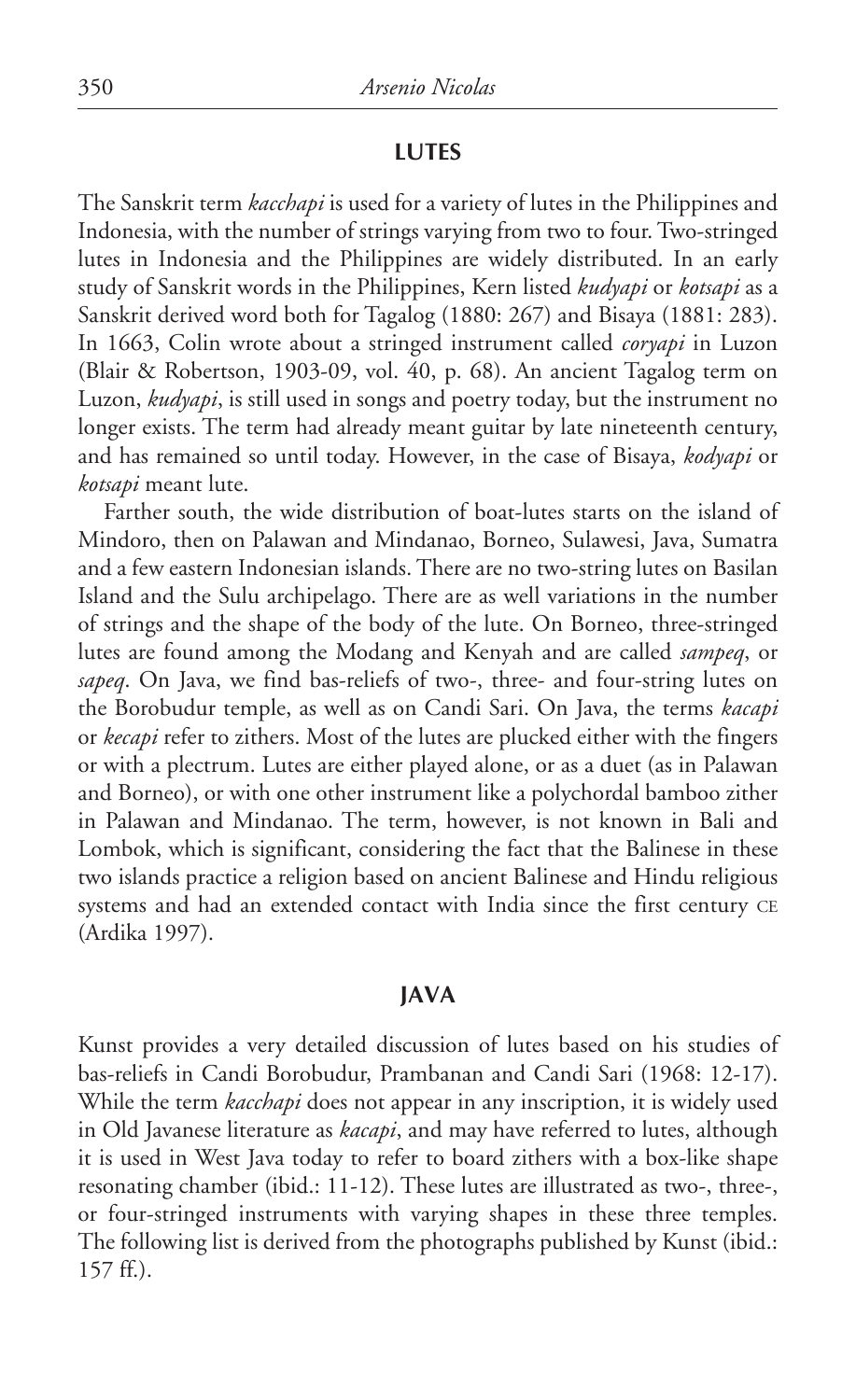| lute                          | Borobudur O 151 left     | Fig. $14$        |
|-------------------------------|--------------------------|------------------|
| lute                          | Borobudur IIIB 40        | Fig. $30$        |
| lute (slender type)           | Borobudur Ia 1 left side | Fig. 15          |
| lute (with plectrum)          | Borobudur Ia 52          | Fig. 16          |
| lute, slender, frets          | Borobudur II 128         | Fig. 27          |
| lute, two-strings             | Borobudur II 122         | Fig. 26          |
| lute, two-strings w/ plectrum | Borobudur O 102          | Fig. $8$         |
| lute, three strings           | Borobudur II 1           | Figs. 22, 23, 24 |
| lute, three-strings           | Borobudur O 125          | Fig. $10$        |
| lute, three-strings           | Candi Sari               | Fig. $3$         |
| lute, three-strings           | Prambanan, Siva          | Fig. 35          |
| lute, four-strings            | Borobudur O 151 center   | Fig. 13          |

On walls of the Borobudur temple, all the three types of lutes are illustrated. Two- and three-string lutes are more commonly illustrated. A lone four-string lute is also illustrated in this temple. Three-stringed lutes are also illustrated in the Sari and Prambanan temples. Kunst surmised that these instruments illustrated on bas-reliefs in three central Javanese temples – Candi Sari, Candi Borobudur and Candi Prambanan – may have been brought from India during the Sailendra period  $(c. 725-850)$  and on to the early tenth century (ibid.: 13). These may have been called *vin* or *vina* in Old Javanese (Zoetmulder 1982). A fourteenth-century bas-relief in East Java portrays a Brahmin teaching a female student the instrument illustrated as a lute with two gourd resonators (Kunst 1968, fig. 50). Wrazen (1986) however, argued that Indian lutes were derived from polychordal zithers from Assam or Java. Three-string lutes are only found today in Kalimantan. Lutes in the Philippines, Borneo, Sumatra and Sulawesi are of the boat lute type, which are not illustrated in the Borobudur temple. Lutes illustrated on Borobudur tend to imitate Indian models. If this generalisation is correct, it may be gathered that boat lutes in Indonesia and the Philippines had long been present and were already known through their local names. When Sanskrit musical terms were introduced to this region, music communities which played lutes borrowed a new term from Sanskrit and adapted this locally.

#### **Philippines**

In the Philippines, two groups of names for two-string lutes are known. The first group uses indigenous terms generally called *kudlung*, while another group uses *kudyapi*, a term derived from Sanskrit (Maceda 1998: 43). Those found on Mindanao are usually shorter in length, while those found on Palawan Island has a length of about 6 to 7 feet (ibid.: 249). The terms *kudyapi*, *kutyapi*, *katyapi*, *kusyapi* or *kotapi* are known today in nine languages, on Mindoro and Palawan Islands and on the western and southern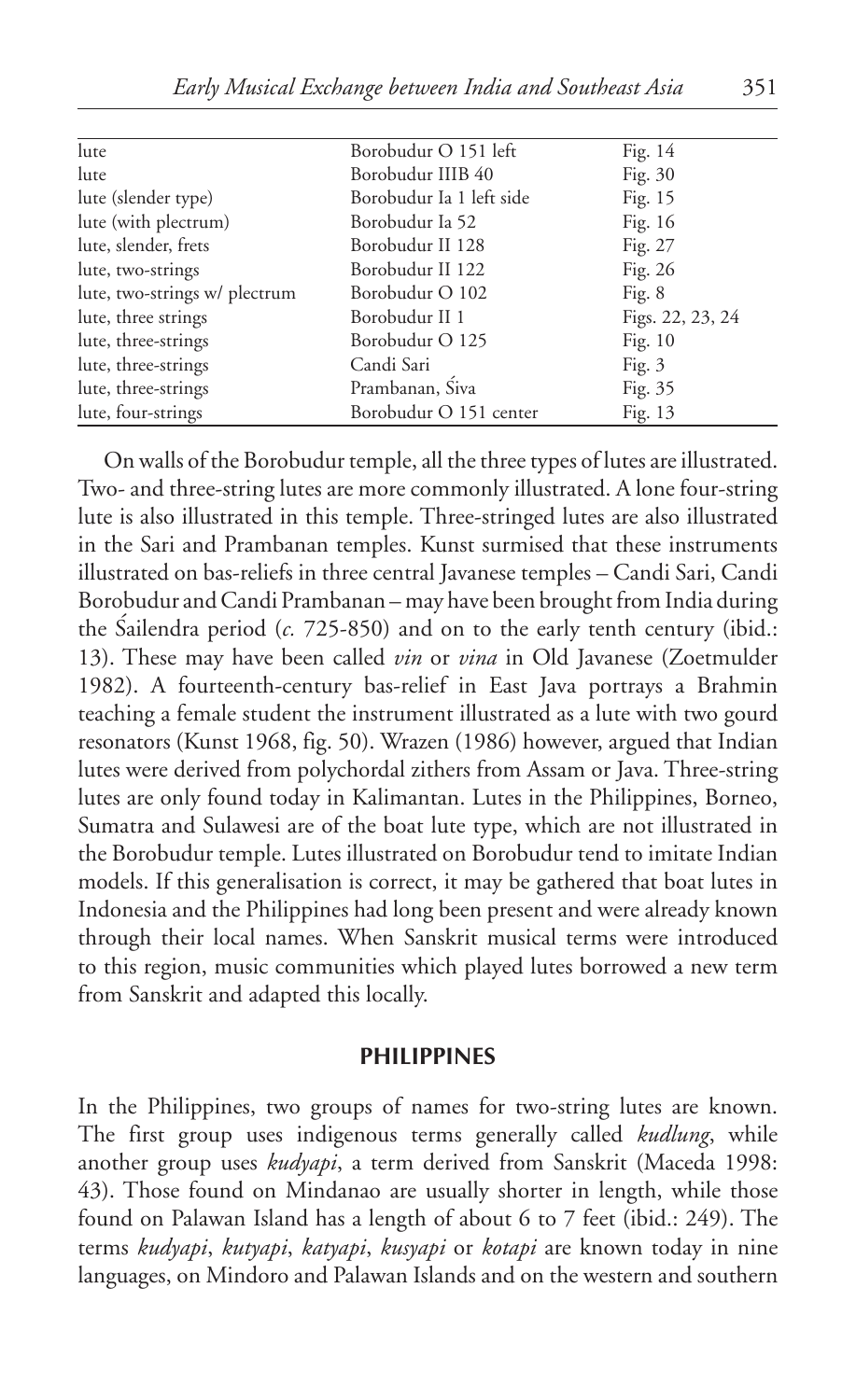side of Mindanao. The music of two-string lutes called *kudyapiq* or *kutyapiq* of the Maguindanao uses two scales called *dinaladay*, with titles of music pieces referring to natural sounds like the chirping of birds, and the *binalig*, which evokes sentiments of sorrow and sadness, or love (Maceda 1988). Native terms not derived from Sanskrit are used for musical pieces both for *kudyapiq* and *kudlong* repertoires.

| <b>Musical Term</b>         | Language Group  | Location       |
|-----------------------------|-----------------|----------------|
| kudyapi                     | Iraya           | Mindoro Island |
| kudyapi / kusyapi / kutyapi | Palawan         | Palawan Island |
| kudyapi / kutyapi           | Magindanao      | Mindanao       |
| kudyapi / kutyapi           | Maranao         | Mindanao       |
| kudyapi                     | Manobo          | Mindanao       |
| kutyapi                     | Manobo Cotabato | Mindanao       |
| koítapi / kutapi            | Subanon         | Mindanao       |
| katyapi                     | Bukidnon        | Mindanao       |

A second group of boat lutes on Mindanao from thirteen language groups use the term kudlong, with the following variations – faglong, fuglung, fegarong, hagelung, segarong. The distribution of indigenous terms for boat lutes among language groups on Mindanao is listed as follows:

| Language Group  | <b>Musical Terms</b> |                               |
|-----------------|----------------------|-------------------------------|
| Bilaan          | kudlong              | faglong<br>faglung<br>foglong |
| Manobo Cotabato | kudlong              |                               |
|                 | kudyung              | fuglong                       |
| Manobo Agusan   | kudlong              |                               |
|                 | kudyung              |                               |
| Ata             | kudlong              |                               |
|                 | kuglong              |                               |
| Bagobo          | kudlong              |                               |
| Mangguangan     | kudlong              |                               |
| Mamanua         | kudlong              |                               |
| Mandaya         | kudlong              |                               |
| Mansaka         | kudlung              |                               |
| Mansaka         |                      | binalig, binarig              |
| Mansaka         |                      | binudyaan                     |
| Tiboli          |                      | hagalong<br>hagelung          |
| Tiruray         |                      | fegarong<br>segarong          |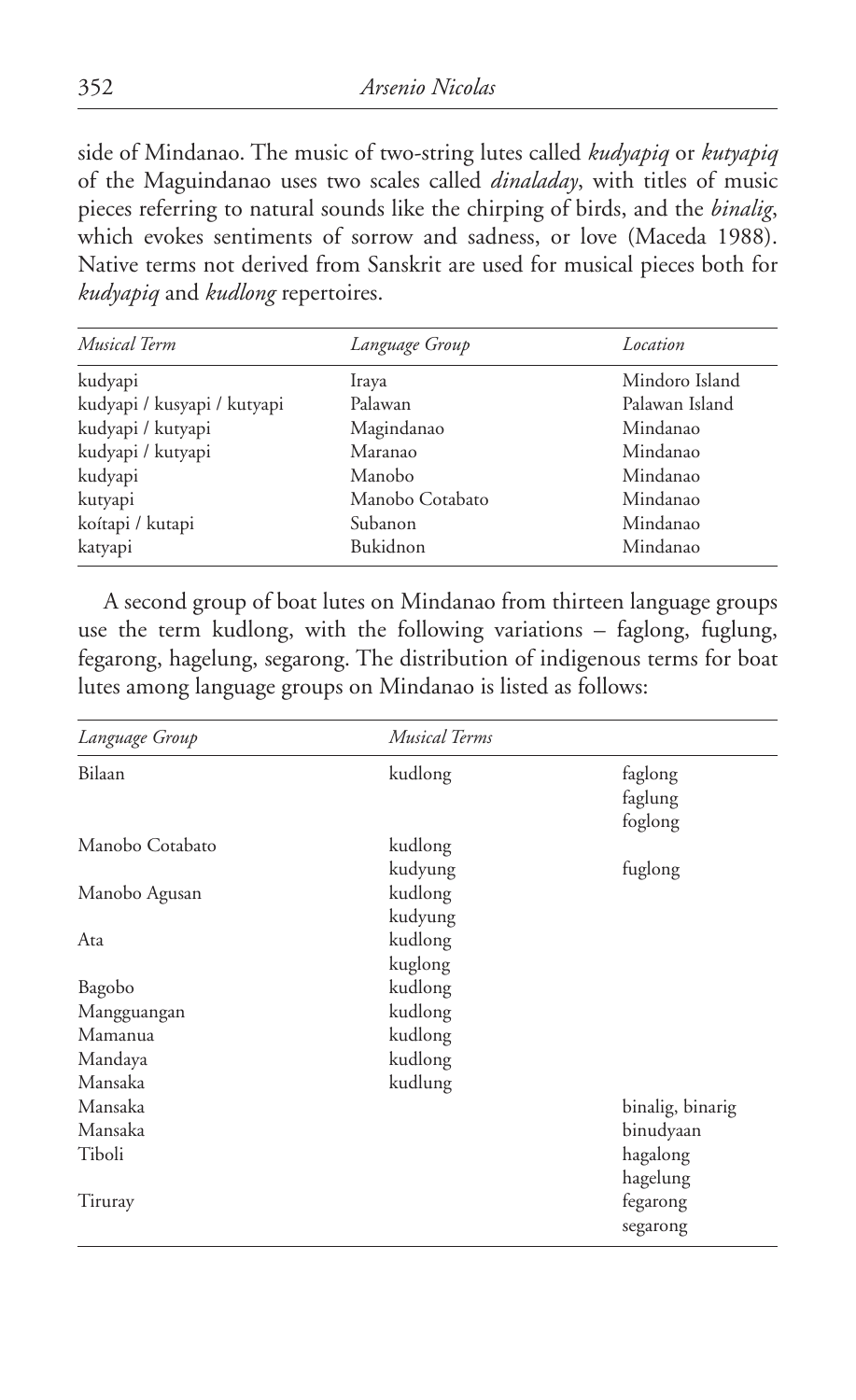#### **Thailand**

In Thailand, the *krajappi,* derived from the Pali-Sanskrit *kachapa*, is a twostring lute with a short tortoise-shaped sound box and a long neck the total length of which may reach up to 6 feet. Another instrument, the *chakhe* is a two-string zither-type of instrument that had been used since the early fourteenth century of the Ayutthaya Period. Like the Javanese *kecapi*, it is a floor zither (Morton 1976: 92).

#### **Celebes (Sulawesi)**

Kaudern's earlier survey on boat lutes showed that these were found mostly in the western and southern parts of Celebes island (now Sulawesi), and they were scarce on the eastern side (1927: 187-93). Quoting Sachs (1983 [1923]: 105), Kaudern validates that the terms used in Celebes for boat lutes – *katjapi*, *katjaping*, *katjapin*, *kasapi*, *ketjapi* – are all derived from the Sanskrit *kacchapa* or *kaccappi vina* (ibid.: 190). Kaudern observed that all the boat lutes in these areas were not bowed, but were generally plucked either with a plectrum or with the fingers. Furthermore, he noted that boat lutes in Borneo were similar to those found in the western and southern part of Celebes. There is still an absence of a distribution study of boat lutes in Indonesia as a whole, such that it is still not possible to draw a total picture.

In summary, there is a geographical division between groups that use Sanskrit derived terms and indigenous terms for lutes. Two-string lutes from eight Philippines language groups with names derived from Sanskrit are found on the western side of the archipelago. These names may have been acquired from maritime traders that originated either directly from India, Champa, or from Sumatra, Java or Borneo after the introduction of Sanskrit in this area. This also means that only groups found on the western shores of Sulawesi, and the Philippines were borrowing Sanskrit musical terms for lutes. The second group, largely to be found in thirteen language groups on eastern Mindanao, has more varied terms, indicating local preferences, as well as localisation of musical practices. The presence of significant indigenous terms for boat lutes in the eastern side of Mindanao indicate local origins of the instrument, and that those with Sanskrit derived terms may have changed the name when new musical ideas emerged as a result of the expansion of trade in the areas where lutes are known in maritime Asia from Champa, Cambodia, Thailand, Sumatra, Java, Borneo, Sulawesi (Celebes), Borneo and the Philippines.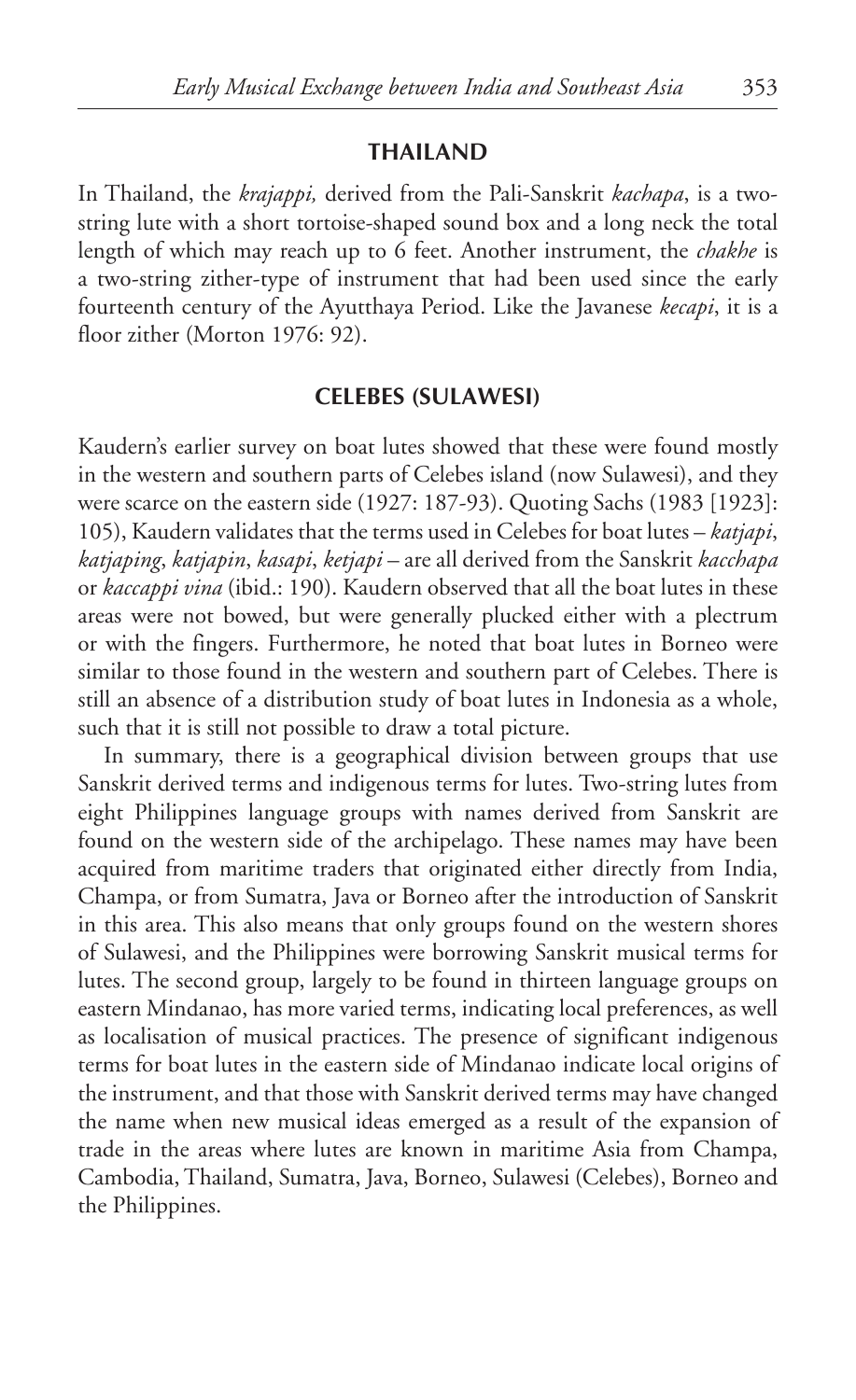### *Kaŋsá, Kaŋsya* **(Sanskrit: bell metal, gong, percussion plate) The terms** *kaŋsá, kaŋsya* **in India**

According to Monier-Williams, the Sanskrit *kansá* (1899: 241) or *kansya* (1993: 266) is a type of white-copper or bell-metal or brass. It is also a kind of musical instrument, a gong or plate of bell-metal struck with a stick or rod. *Kansâsthi* is white copper, any alloy of tin and copper (ibid.: 241). *Kansá, kansya* or *kamsa, kāmsya* (2008: 394) are representations of a form with nasalized vowel preceding s [kãsa], which today, in some languages, is reflected with a velar nasal pronunciation [kansa]. The symbol m or m does not represent a bilabial nasal [m]. (Ritsuko Kikusawa and Lawrence Reid (pers. com.)

In India, an early site attesting to the presence of gongs is a bas-relief in Amaravati, dated from at least the second century bce and seventh century ce (Murthy 1985: 2, 76, Pl. 23). The relief itself or the picture in the book is not clear enough to indicate whether this is a flat gong or a bossed gong. The gong is hung from a bar borne on the shoulders of two men, one of which is portrayed with a stick beating the gong. A twelfth-century relief from the temples in Hoysala in India shows a thick, even-shaped gong of about 30 to 40 cm. diameter, held by a player with the left hand and struck with a mallet with the right hand. The gong appears to be flat, suspended from the left hand of the player by a rope that had been inserted through the rim of the gong. Two other musicians play double-membraned drums beaten with two hands and hanging from the neck and shoulders with a strap (Deloche 1988: Fig. 1a, nos. 2, 3, 4). This recalls many other illustrations of gongs in temples in Cambodia, Champa and Java, as well as numerous similar practices where bossed gongs and double-headed drums are carried in processions in Java (Kunst 1973) and Bali (McPhee 1968 [or 1966 ?]) and in Sulu (Maceda 1998: 142, Ill. 151, 153).

In northern India, bronze flat gongs and bronze dish plates are called *thali*. The disc has usually raised rims. Techniques of playing vary. The flat gong can be held in one hand and then beaten with a stick by the other. The other technique is to place the gong on the ground and beat it with one or two sticks or with the hands. In the two pictures in a book by Deva, the *semmankalam* is provided with a handle made up of a rope and wrapped with cloth that had been inserted into two holes on the rim of the gong. It is held by the left hand, while the right hand beats the flat surface with a wooden stick (1978: 57). In Rajasthan, the *thali* is a flat gong that has a straight rim. It accompanies a group of women presumably singing, while others clap their hands. The flat gong is laid on the ground; the proximal end rests on the left knee of a female musician and the distal end on the ground. Both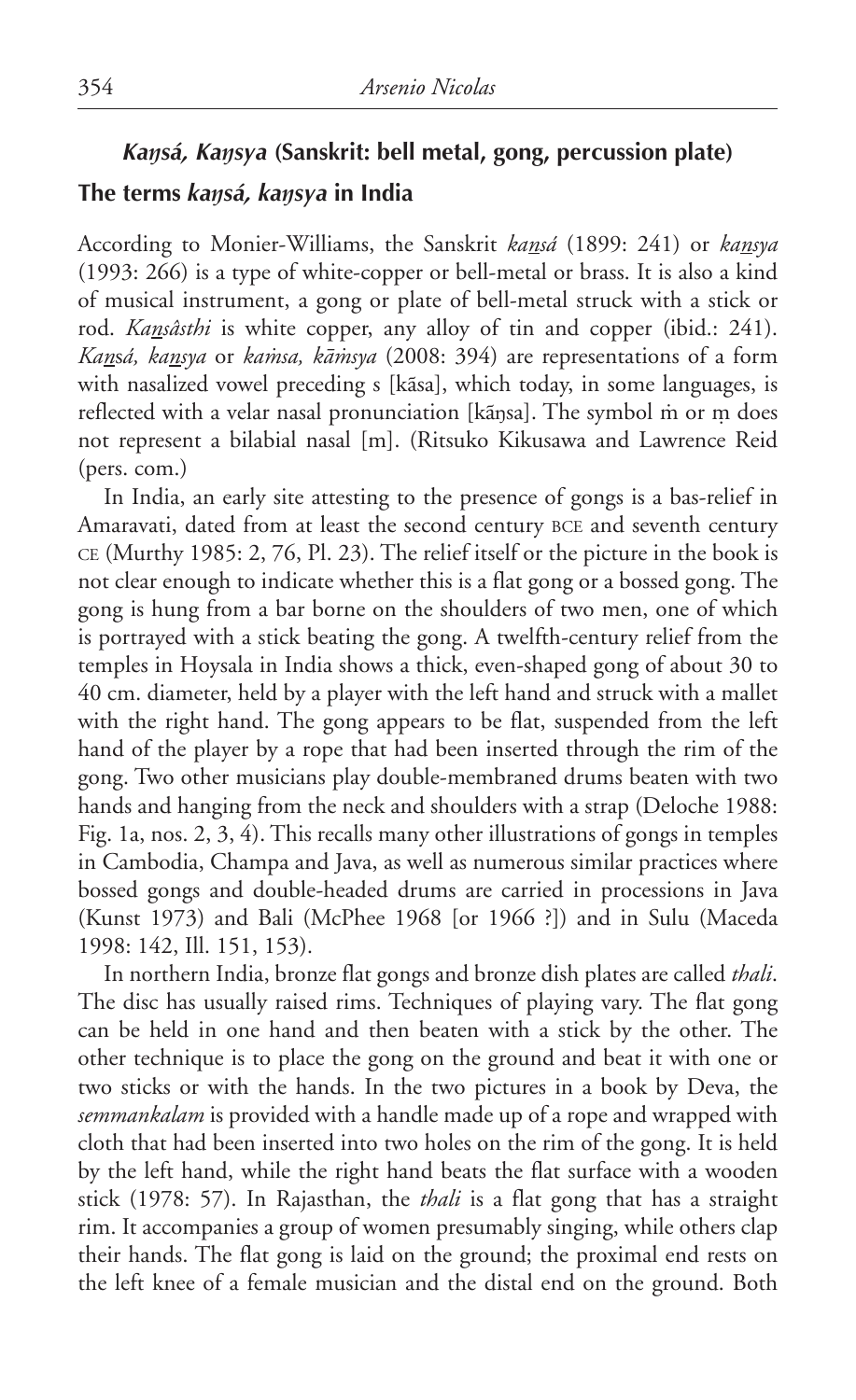hands are used in beating the gong, the right palm strikes the surface near the centre on the distal side, while the left hand strikes the edge of the surface with all the four fingers (ibid.: Fig. 5.12), a technique quite similar to that employed in the *gangsa* playing by the Kalinga, Itneg and Ifugao in northern Luzon. In southern Rajasthan, a single brass *thali* (rimmed plate) is played with two drums (*dhak*). Its face is laid down on the floor. The rim, however, is not straight as it widens a little bit outwards. The left hand of the player dampens the rim of the gong as the right hand beats the basic beat (Roche 2000: 64, Fig. 2), a technique that is also found among the Kalinga, Itneg and Tingguian in northern Luzon (Maceda 1998: Pls. 36, 37, 38, 59-64, 67).

Several terms are used to refer to flat gongs, derived from *kamsa*, and are found in Orissa and West Bengal. In Ratijana, Orissa, flat gongs are called *kansar*, while rice bowls are called *kansa* and thin plates are called *thali* (Mukherjee 1978: 349-50). In Orissa and West Bengal, *kamsar* is used for gongs and *kamsa* for rice bowls (Srinivasan 1994: 700). Srinivasan traces the etymology of these terms to the Sanskrit word *kamsya* (bell-metal). Another literary reference he cites is the Mauryan economic treatise of the *Arthashastra* (Kangle 1972: 108-9 in Srinivasan 1994: 700), indicating factories for working alloys including *kamsa-tala*, bronzes of different proportions, with -*tala* implying measure. A twelfth-century alchemical text *Rasaratnasamuccaya* mentions the term *kamsya* as an alloy (Ray 2003: 156, 185) while a Tamil classic, the *Cilappattikaram* (third to fifth centuries ce) uses *kancam* to refer to bronze (ibid.: 109). Another set of terms use *thali*, as in Uttar Pradesh and Rajasthan (Roche in *Garland Encyclopedia* 2000: 291, 292); *thali* among the Nats and the Mali in Rajasthan (Natavar in ibid.: 640, 647); *tala* in south Karnataka, described as hand held-bronze gong (Kassebraum and Klaus in ibid.: 885), *tali* in Pushkar, Rajasthan, described as a brass plate, but the picture on the cover of the book clearly shows a raised rim (Garland 1999: cover photo); and *thal* in Maharashtra, central India (Ranade in ibid.: 727). In Pakistan this is called *tal* in Balochistan (Badalkhan in ibid.: 774) and among the Soti (ibid.: 782, 783). In temples in Benares, Brahmans play a small flat gong called *tala* together with an hourglass shaped drum called *damaru*. The *tala* has two holes through which a small rope had been inserted on its rim to provide a handle for the player who beats on the flat surface of the gong using a small round wooden stick (Danielou 1978: 8-9, 44-45, Ill. 45).

Flat gongs called *cennalam* are played with cymbals called *talam* or *ilat a lam* in the *kathakali* ensemble either for time-keeping or marking out divisions of a *tala*, or to play rhythmic patterns similar to those played by drums (Powers 2006). Travelling troupes in Karnataka perform the *yakshagana*, with a musical ensemble having a strong affinity with Kerala. It is accompanied by two drums of Kerala type, and a flat gong and cymbals for time-keeping,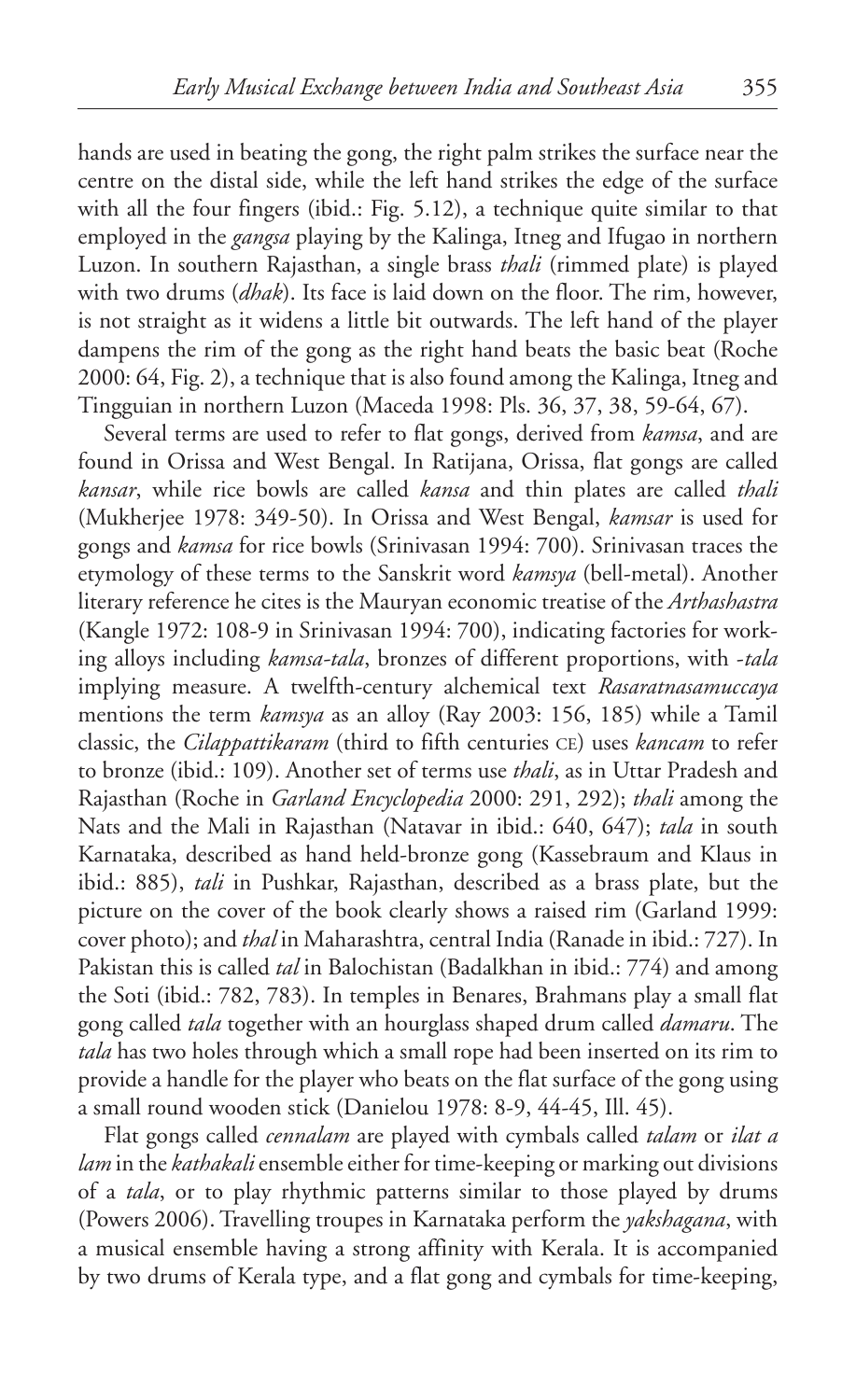with no melodic accompanying instrument for the singer. In Kerala, the *kathakali* dance-drama is accompanied with an ensemble consisting of two singers, *cennalam* (flat gong), *maddalam* (barrel drum), *centa* (cylindrical drum), *itekka* (hourglass drum), and *ilat a lam* (cymbals) (Qureshi 2006). The names of flat gongs or 'struck plates' vary from region to region: *chenkala* or *chennala* (Malayalam), *semmankalam* (Tamil), *jagte* or *jagante* (Kannada), *thali* (Hindi), *ghadiyal* (Rajasthani) and others.

Given the limited sources cited above, it appears that there are a variety of terms for flat gongs in India and quite a number do not show a direct derivation from the Sanskrit term. From the survey above, it appears that *thali* or *thala* are more widespread for percussion plates, as also for flat gongs. There is no data whether these are high tin bronze made of from bell-metal, but the origins of the use might be traced to the term *kamsyatala*, *kamsya* meaning bell-metal and *tala*, plates or plates that play a certain measure.

#### **The term '***kangsa***' in Cham, Khmer, Thai and Burmese**

The earliest references to *kangsa* in Khmer inscriptions date to the seventh century and in Cham inscriptions to the ninth, tenth and twelfth centuries. Cœdès dated two Khmer inscriptions to the seventh century which mention the term *kangsatala*, translated as 'gongs en bronze' (bronze gongs). He remarked that the term *kamsatala* does not appear in Sanskrit dictionaries but is more common in Pali texts (1954 II: 73, 74). Saveros Pou later classified *kangsatal* as Middle Khmer (cymbal) and this may have been derived either from *kamsyatala* (Skt.) or from *kamsatala* (Prakrit) (2004: 254). Finot's translation of the Sdok Kak Thom inscription dated 974 S / ce 1052 rendered *kangsa-tala* as 'cymbales de cuivre' (1915: 69, 86). A ninth-century Cham inscription dated 18 May 875 mentions the term *kangsa*, 'laiton' (Finot 1904: 84-99) or 'bell-metal' (Golzio 2004: 68, 72). In another Cham inscription dated 918/ce 191, the term *kamsa* is mentioned and is translated as 'bronze' (Huber 1911: 15-22) and as 'bell-metal' (Golzio 2004: 118, 119). Another inscription dated ce 1156 mentions *kangsa bhaja* as copper pitchers (Golzio 2004: 178, 179; Finot 1904: 976-77; Majumdar 1972) [Note: 'kamsa' and 'kangsa' are both read as 'kaŋsa']

Across the Bay of Bengal, the Thai *gangsadan* or *kangsadan* (field notes 1986; Penth 1970) and the Khmer *kangsatala* refer to flat gongs that are used in Buddhist temples. References to *gaza* are known for Burmese flat gongs as early as the early sixteenth century (Pires 1944: 96, n. 5) and *ganza* as copper money (Pires 1944: 99-100).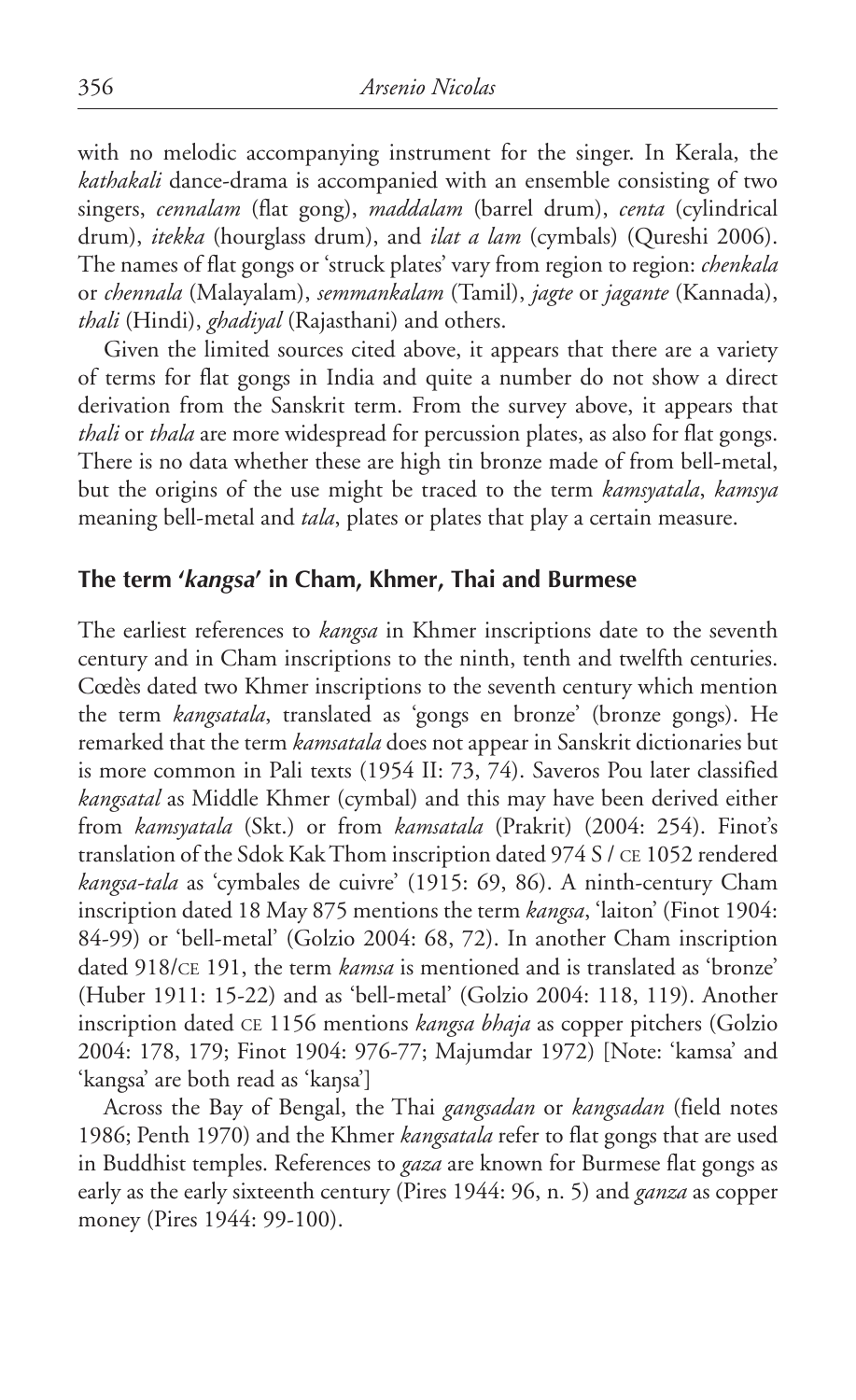#### **The term '***gangsa***' in Java and Bali**

In Old Javanese, Zoetmulder translates *gangsa* as derived from the Sanskrit form *kangsa,* which means bell-metal (1982: 492). The term first appears in Old Javanese inscriptions from the ninth to the tenth centuries and cannot be found in Old Balinese inscriptions. In the inscriptions, *gangsa* is mentioned in two contexts. First, it refers to bronze smiths, *pandai gangsa*, in at least six Old Javanese inscriptions dating from the late ninth to the early tenth centuries. Second, *gangsa* is either mentioned alone, or more so, in combination with three other terms used for metals in Old Javanese: *tambaga* or *tamwaga* (copper), *wsi* or *wesi* (iron) and *mas* (gold). It is mentioned as a metal alloy in several inscriptions dated 862 and 915 (Kunst 1968: 91, 92) and in 862, 880, 904, 907, 909 and 915, occurring with the term *pandai* 'smith' (Damais 1970: 748, 749, 925). Christie recently published three excerpts from the tenth- and eleventh-century inscriptions from the Brantas River area. In two of these dated 929 and 1021, *gangsa* is used as a single term to refer to bronze, in association with three other metals – iron (*wsi*), copper (*tambaga*), tin (*timah*). The third is without a date, but may have been copied during the Majapahit Period from a tenth or eleventh century inscription (Christie 1998: 370-71).

There is continuity in the use of *gangsa* in inscriptions for both periods: from the central Javanese period to the beginning of the East Javanese period, the meaning of this term has not changed. The term does not show up in later inscriptions, but appears in literary texts in Old Javanese, exemplified by the *Ramayana* and *Smarradahana*. The term refers to a type of alloy or metal, as found in the references in inscriptions and from examples in the *kakawin* literature, and may not yet refer to a musical instrument. In a study of Middle Indian terms in Old Javanese, Casparis provides a list of words which, he suggests, are not directly traceable to a Sanskrit, Hindi or Tamil prototype. More significantly, he concludes that the majority of the words in the list are those which may have been used by traders and artisans. Four of these are directly related to metal craft: *gangsa* (Skt. *kamsa*, bell-metal, brass), *gusali* (blacksmith), *pandai* (smith), and *tamwaga* or *tambaga* (Skt, *tamra*, *tamraka*, copper) (1988: 51-52). The other terms refer to crafts, trade commodities and trader (*banyaga*) (ibid.: 68), numbering thirty-four, and are dated from ce 798 to 934, and may have been incorporated into Old Javanese well before CE 1000 (ibid.: 66). In another study, Sedyawati notes that blacksmiths and coppersmiths are frequently mentioned in inscriptions as compared to goldsmiths. The former are 'always mentioned in relation to the restriction of the number of producing smithies, which are free from taxation, within one village' (1999: 7-8). The blacksmiths and coppersmiths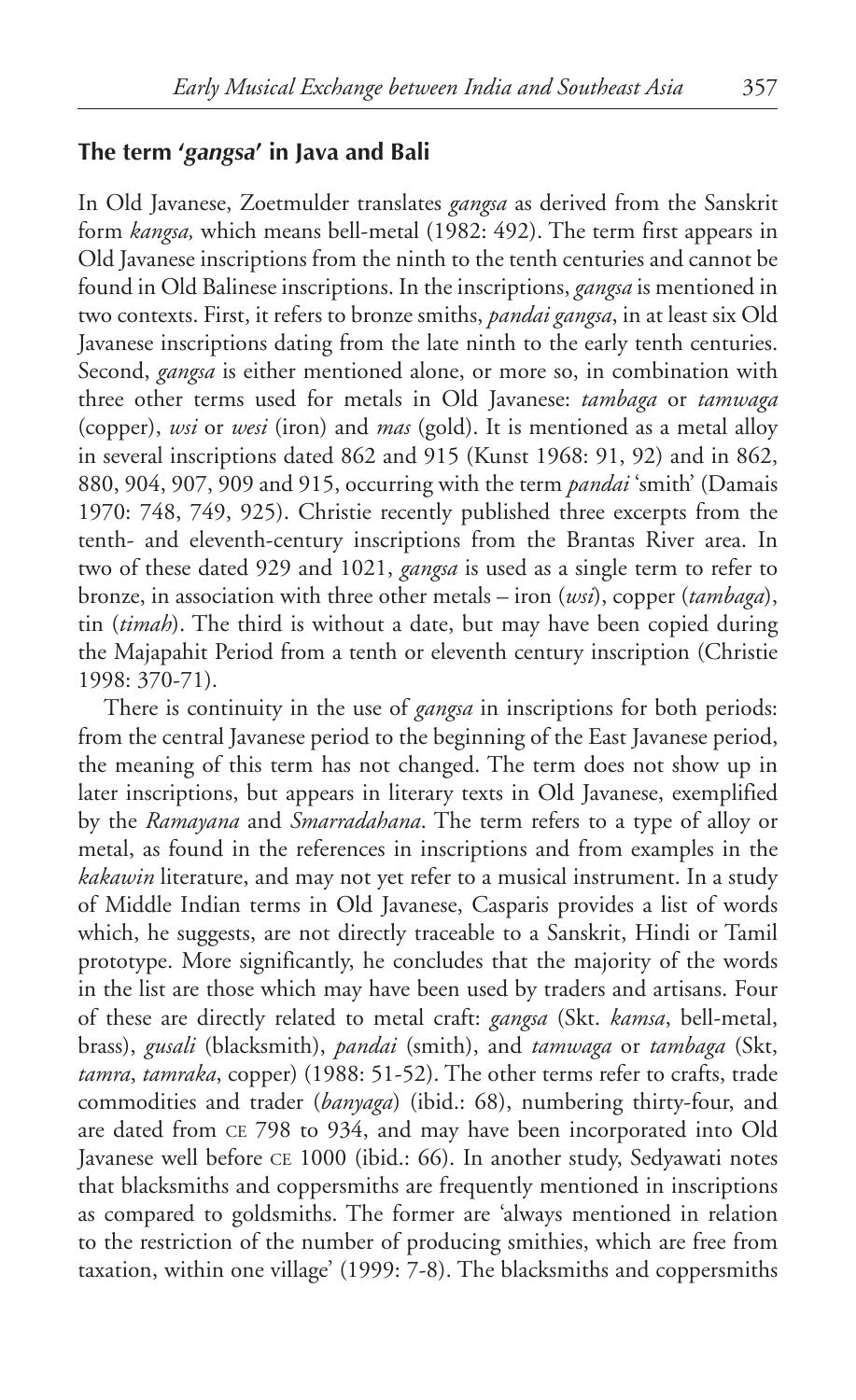are makers of common utensils in daily village use, while goldsmiths can be found in larger towns and more so, in palaces.

#### **The term '***gangsa***' in Northern Luzon**

In the Philippines, the term *gangsa* refers to flat gongs and flat gong ensembles in highland northern Luzon. The term first appears in an account by Father Aduarte and several other Spanish friars, describing initial attempts at Christianization in the area, and who arrived in Nueva Segovia, now the province of Cagayan, on the first of August 1595 (Aduarte 1640). The friars reported that they could hear from afar rituals being performed by the people, during which they made 'a great noise with their voices and their *gazas* – which are their bells, though they are not formed like our bells' (Aduarte in Blair & Robertson, 30: 300). The passage gives the earliest description of flat gongs as bells (*campana*) in Spanish. In many subsequent Spanish accounts, including dictionaries, the term *campana* had been consistently used to refer to gongs, whether these are flat or bossed gongs. The term *gaza* was not described as a flat gong, but simply as a musical instrument.

An early reference to what might be a flat gong is in Morga's *Succesos de las Islas Filipinas* in 1609. In his account, Morga described the musical life of the Tagals (Tagalog) and referred to 'metal bells' shaped like 'large pans brought from China'. The sound was described as sonorous. These were used in feasts, and were also carried in boats when going to war in lieu of drums or other instruments. These were also exchanged in barter with local products (Morga 1867: 303). That flat gongs were known to the Tagals or Tagalog in the early seventeenth century is corroborated by the term *palayi* in a Tagalog dictionary published by San Buenaventura in 1613 (1994: 139). This term is quite rare in the literature. In a 1904 dictionary of the Pangasinan, the term *pala-y* is entered as 'campana de china' (Pellicer 1904). *Palayi* today is a term for flat gongs used by the Ayta in Zambales and Bataan (Maceda 1998: 8) while *pinalaiyan* is a flat gong ensemble among the Tingguian in northern Luzon (ibid.: 14).

A dictionary of the Pangasinan language compiled in the late seventeenth century by Lorenzo Cosgaya (1661-1731), listed *gansa* as 'cobre y significa tambien laton' (copper, and may mean as brass). The term 'bronce' is likewise translated as *gansa*. This is the only reference so far obtained for *gangsa* as metal on Luzon (Cosgaya 1865: 18, 165). However, another Pangasinan dictionary published later in 1904 listed the term *pala-y* as 'campana de china' (Pellicer 1904: 14, 257). Pangasinan lies on the promontory of the western coasts of central Luzon, and was known in the Chinese Ming annals in 1406. Its position is intermediary between the highland northern Luzon where a flat gong music today is cultivated, and the central Luzon region,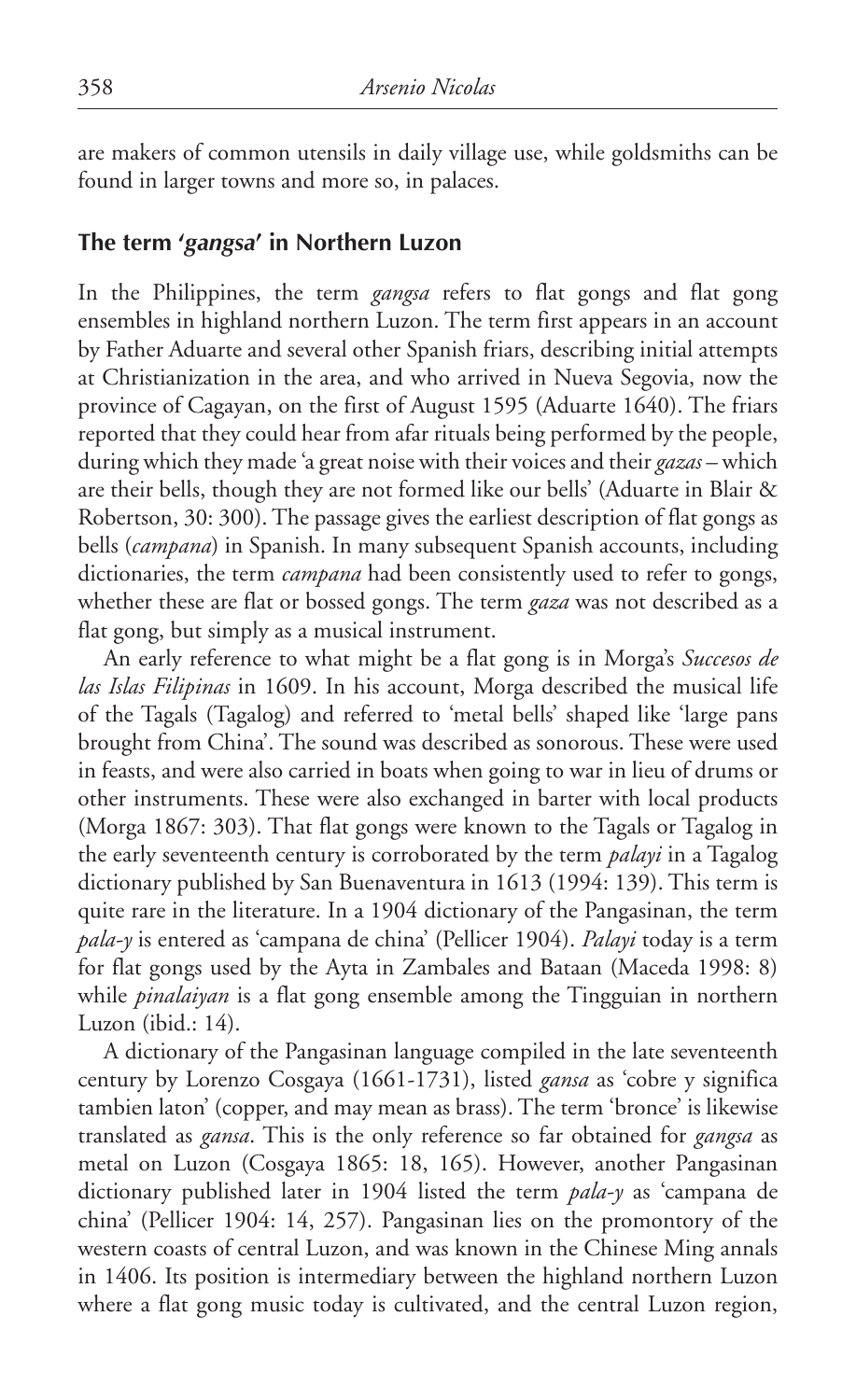including Manila and Laguna, where the term *pala-yi* was known as early as the seventeenth century. Thus, until the early twentieth century, flat gongs were known as *gangsa* in highland Luzon, Ilocos, Cagayan, and as *palayi* in Pangasinan, Tingguian and until the early seventeenth century, in Laguna and nearby areas.

In highland northern Luzon today, all language groups play a music of flat gongs (Maceda 1998: 17, ill. 5). The following lists terms for flat gongs in northern Luzon that are derived from Sanskrit term *kamsya*.

| <b>Bontok</b> | kangsa | gangsa |        | cangsa |
|---------------|--------|--------|--------|--------|
| Sagada        | kangsa |        |        |        |
| Ibaloi        |        | gangsa |        |        |
| Isneg         |        | gangsa | gansa  | hansa  |
| Kalinga       |        | gangsa |        |        |
| Karaw         |        | gangsa |        |        |
| Tingguian     |        | gangsa |        |        |
| Ilongot       |        |        | cangsa |        |
| Ifugao        |        |        |        | gangha |
|               |        |        |        |        |

While *gangsa* is widely used as a common term for flat gongs and flat gong ensembles in northern Luzon, what appears more significant are the individual names assigned to each gong in an ensemble, which are not derived from Sanskrit. For example, the Kalinga play music of flat gongs in two different styles, the *gangsa palook* and *gangsa topayya*, with these six gongs named as *balbal, kadua*, *katlo*, *kapat*, *opop, anungos*. The Ifugao play three flat gongs known collectively as *gangha,* with each gong having a particular name of its own – *tobob, hibat, ahot*. Among the Bontok, the terms *changsa* and *gangsa* are known. Among the Ilongot, the term *changsa* is also used. And among the Tingguian/Itneg, the term *gansa* is utilised. In the table above, indigenous terms are significantly used to refer to individual names of gongs with specific musical functions in musical ensembles.

#### **Musical Exchanges in Asia**

We have thus presented a number of evidence for the spread of two Sanskrit musical terms in Southeast Asia. The term *kacchapi*, which in Sanskrit means 'tortoise', became more widespread in Indonesia and the Philippines as a term for boat lutes. The term *kamsa*, meaning 'bell-metal' in Sanskrit, is known today in northern Luzon as flat gongs and as a term for flat gong ensembles, in Java and Bali as metallophone, as a term for musical ensemble, and as bronze.

The distribution of the term *gangsa* and its derivations or variations from Sanskrit and Indian sources provide an important link to the movement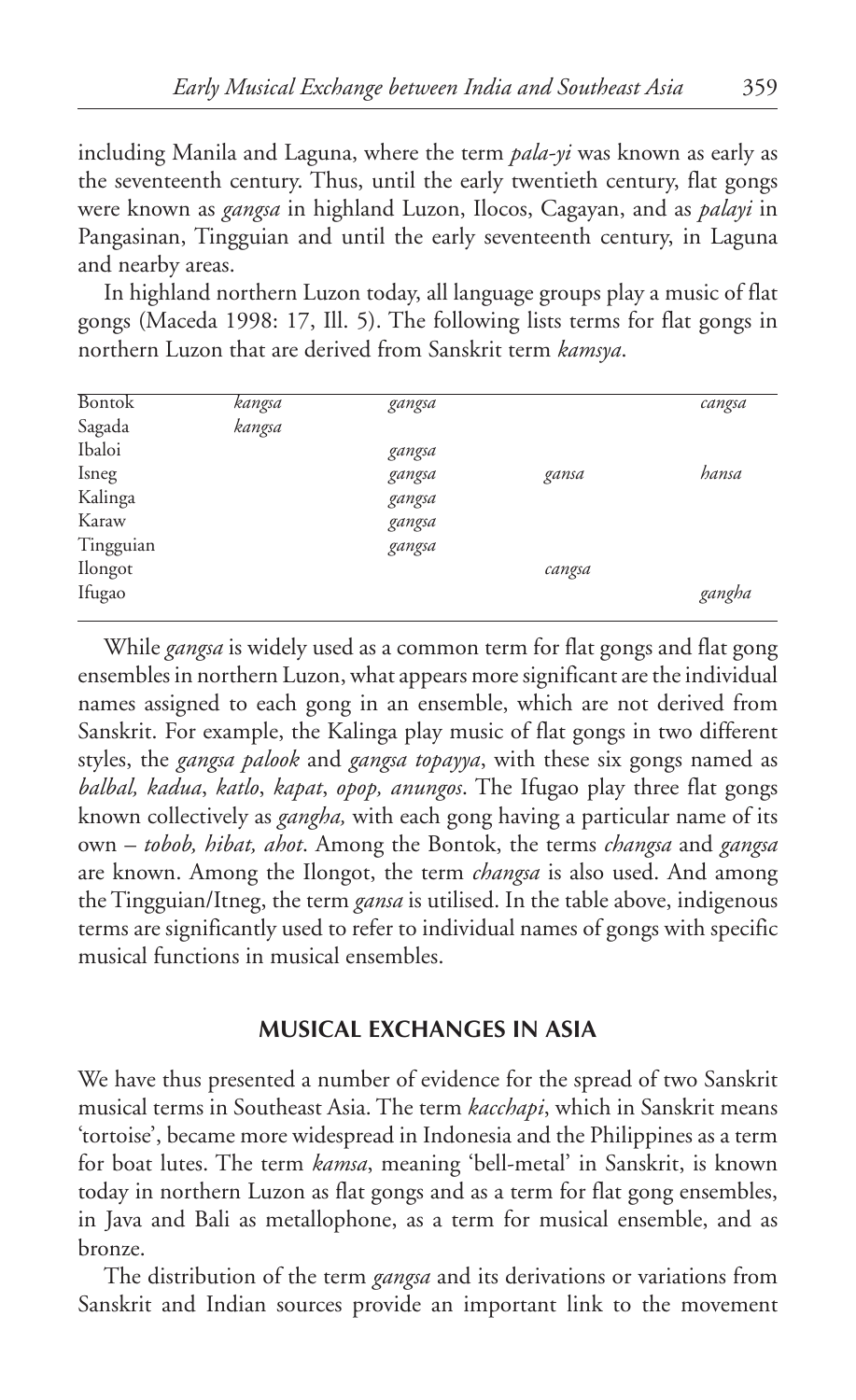of Indian or Sanskrit musical terms into the Philippines and Indonesia beginning from the first contacts with India and the maritime areas from Vietnam, Malaysia, Sumatra, Java, Bali, Borneo and the Philippines. Though not found in the whole of Southeast Asia, such a wide area of distribution also brings into light the spread of metallurgy, and the manufacture of bronze drums, gongs and other bronze musical instruments. Bronze has been dated to Thailand in a new interpretation by Higham to 1500 bce (Higham 1996, 2002, 2004) as well as in Vietnam around seventh century bce (Xiaorong Han 2004: 10-16) with the appearance of bronze drums. Bronze kettledrums, both as musical instruments and archeological artefacts, can be found today in a wide area of distribution from South China and Vietnam in the northeast down to Indonesia reaching up to Kei Islands (Bernet-Kempers 1988) and more recently on Banggi Island off the coast of northeast Borneo and southwestern Mindanao (Majid 2003). Associations of bell-metal with production of high tin bronze, among which are flat gongs, with a proportion of 20 to 30 per cent tin and 70 to 80 per cent copper have been made for bronzes in India (Srinivasan 1994, 1998; Srinivasan and Glover 1995) and northern Luzon (Goodway and Conklin 1987). In China, however, bronze bell chimes from the Shang and Zhou periods have lesser tin contents from 12 to 16 per cent (Falkenhausen 1993: 104-06). The centres of gong manufacture for the last two hundred years or so are confined to a few areas in Santubong, Sarawak and Brunei on Borneo and in Java and Bali. In the Philippines, *kulintang* gongs are manufactured in Cotabato among the Maguindanao and the Maranao, while flat gongs are now made in Baguio City and Kalinga in northern Luzon. According to Tran Ky Phuong, in Vietnam (pers. com.) flat gongs (*chieng* or *cing*) and bossed gongs (*rong*) are manufactured in the Dien Phoung village, Dien Ban district, Quang Nam province and are also brought to Laos.

While we find early evidence for flat gongs in temple reliefs in India, there are also parallel and perhaps older developments in China (Yuan and Mao 1986; Trasher 2000, 2001; Salmon 2003). By the tenth century until the thirteenth century, flat gongs had been circulating from China to Sumatra as evidenced by shipwrecks carrying flat gongs (Nicolas 2007, 2009). A shipwreck, dated to the tenth century, recently found in the shores off Brunei yielded 61 flat gongs inscribed with Chinese characters (Sjostrand 2006). The characters on the gongs, which are also found painted on the ceramics found on the site, refer to a person's name, Guo (Mandarin, in Hokkien – Kwek or Quek). These were marks of a merchant either on the ship or at the receiving destination (Wade, pers. com.). Contemporary practices of flat gong owners for *longsay* (dragon dances) in Manila and Singapore paint their names on either side of the gong. If such flat gongs were being transported around Borneo during the tenth century, then a flat gong culture was already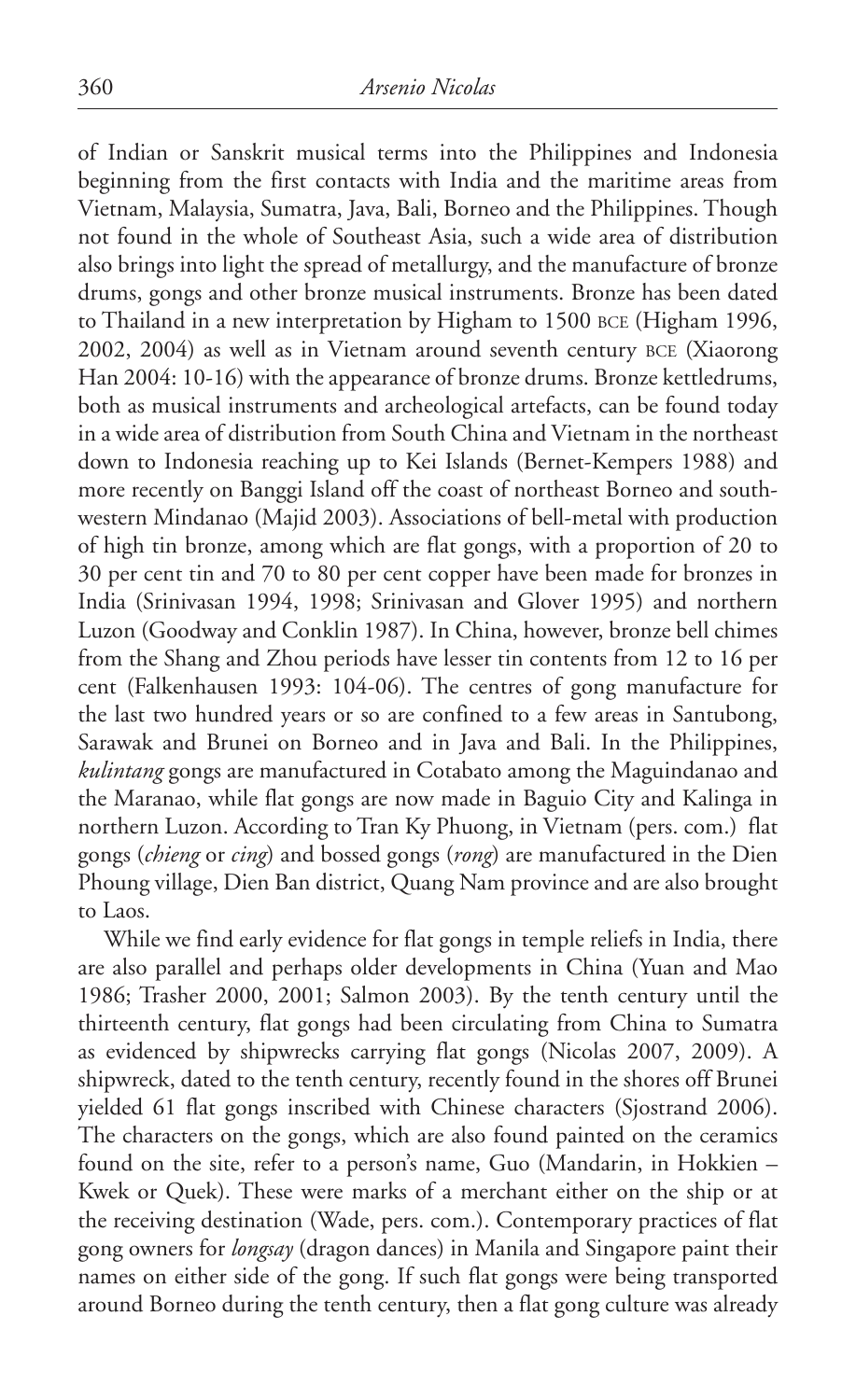| Bontok       | Ibaloi      | Ifugao    | Isneg               | Kalinga        | Tingguian<br>Kalingga / | Karaw               | Tingguian        |  |
|--------------|-------------|-----------|---------------------|----------------|-------------------------|---------------------|------------------|--|
| a. pattong   | a. sulibaw  | a. gangha | a. hansa            | a. topayya (6) | a. inilaud (3)          | a. itundak (7)      | a. sinuklit      |  |
| feshwat      | pinsak      | tobob     | $\rm{gangsa}$ $(2)$ | balbal         | patpat                  | salaksak            | gangsa (6)       |  |
| pattong      | kalsa       | hebat     |                     | kadua          | keb-ong                 | maleok 1            |                  |  |
| papap        | palas       | ahot      |                     | katlo          | sapul                   | maleok <sub>2</sub> |                  |  |
|              |             |           |                     | kapat          |                         | banengbeng          |                  |  |
|              |             |           |                     | dodo           |                         | sitot 1             |                  |  |
|              |             |           |                     | anungos        |                         | sitot 2             |                  |  |
|              |             |           |                     |                |                         | dulong              |                  |  |
| b. takik     | b. sulimbat |           |                     | b. pallok      | b. pinalaiyan (4)       | b. tenebteb-ak (7)  | b. tinalokatikan |  |
| gangsa (1-2) | gangsa (1)  |           |                     | gangsa (6)     | talagutok               |                     | gangsa (3)       |  |
|              |             |           |                     |                | pawwok                  |                     |                  |  |
|              |             |           |                     |                | saliksik                |                     |                  |  |
|              |             |           |                     |                | pattong                 |                     |                  |  |
|              |             |           |                     |                | c. pinalandok           |                     | c. palook        |  |
|              |             |           |                     |                | gangsa (6)              |                     | gangsa (6)       |  |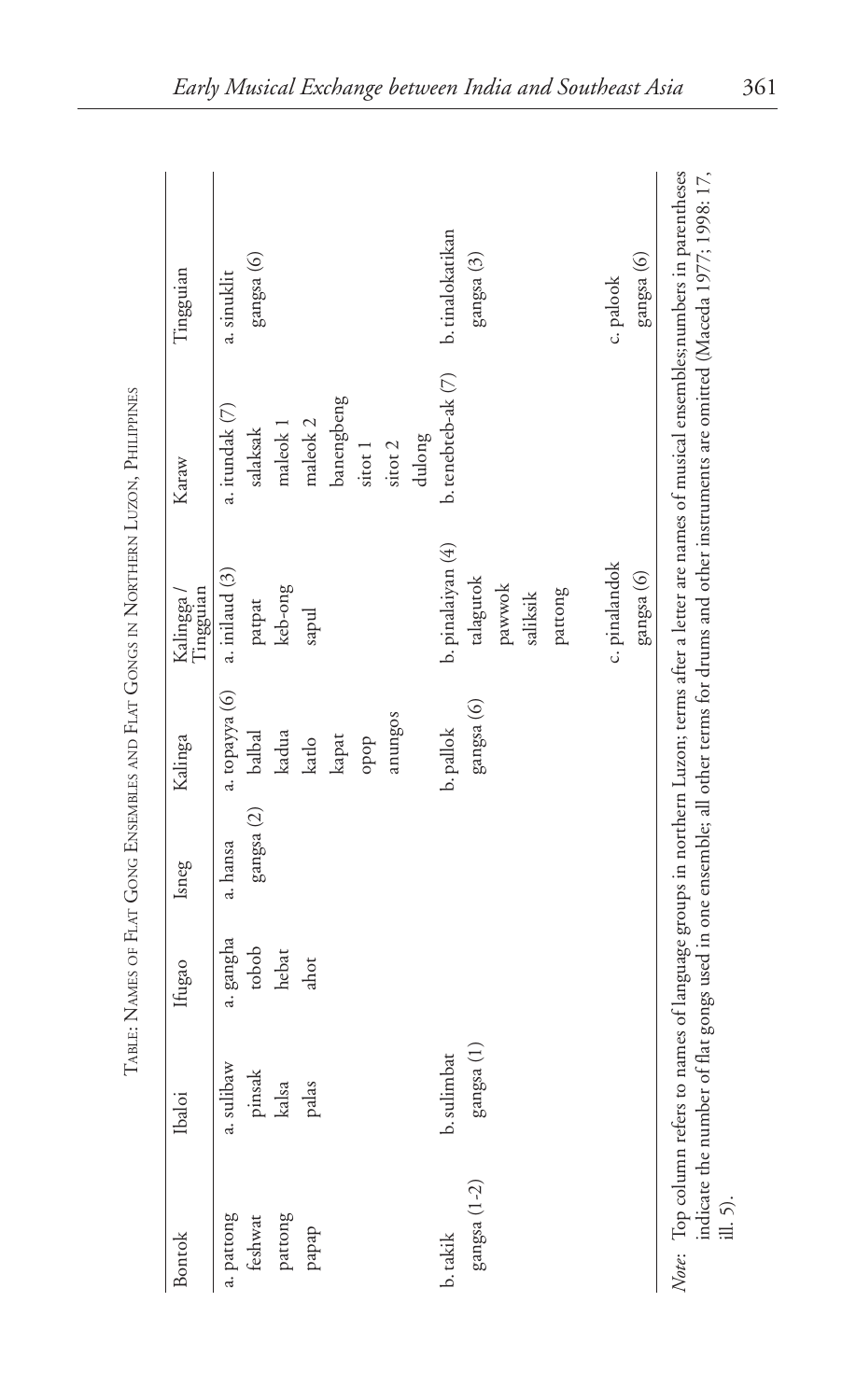developing during this period. Such gongs could have reached Kota Cina in Sumatra and Singapore during the same period or later, where Chinese settlements had been found (McKinnon and Lukman Sinar 1974; Miksic 1985). The late Roxanna Brown, in an interview during the conference, noted that based on the *kendi* found in this site, the date might be placed around the twelfth century. Subsequently, by the thirteenth century, with the appearance of bossed gongs in shipwrecks, a new musical practice using bossed gongs had started to appear in the regions around Butuan and Palawan, Borneo, eastern Java, Sumatra, Thailand, Cambodia and Vietnam (Nicolas 2007).

In the case of flat gongs in northern Luzon, the problem at hand is to explain how flat gongs, reportedly borne by Chinese ships and/or mainly Southeast Asian ships, had eventually taken on the Sanskrit-derived term *gangsa* (see Table on p. 361). Francisco, in his translation of the Laguna Copper Plate Inscription dated ce 900, observed that the thirty-two Sanskrit terms used in this document clearly indicated that by the tenth century, Sanskrit was already known in Luzon (Francisco 1995). The term *gangsa* is also mentioned in the literary corpus in classical Malay dating to at least the seventeenth century, derived mostly from Javanese sources, and from Old Javanese and Old Balinese paleographical and literary sources, dating to as early as the ninth century. Today *gangsa* is understood in Java as a high Javanese term (*kromo*) for *gamelan*. In Bali, it refers to a metallophone (*gangsa jongkok*) and in Surakarta (*gangsa colopito*). Maceda recently suggested that the flat gongs of northern Luzon might have come from groups in central Vietnam associated with Chenla and Funan during the first millennium of the present era (2003: xxii). The term *gangsa* was known in ancient Champa, and today flat gongs are called *ching* or *cing* (Condominas 1974). Similarly, the use in Indonesia of the different terms for boat lutes derived from Sanskrit in a wide area of distribution from Sumatra to the Eastern Indonesia Islands (Kartomi 1985) may indicate such a shift in musical terminology although earlier protoforms may have used local names that are now lost.

#### **From Southeast Asia to India**

The evidence of movement of two Sanskrit musical terms into Southeast Asia comes from an early period in the history of Southeast Asia in relation to India, taken from inscriptions, the bas-reliefs from temples, and from the ethnographic data on contemporary practices in courts, temples and villages. Little is known about the movement of musical ideas from Southeast Asia to India. Three aspects of this musical exchange can now be cited.

During the eleventh century, the Burmese ruler Kyanzittha sent musical instruments to Bodhgaya during the reconstruction of the temple, among which were bronze drums together with musicians, singers and dancers. The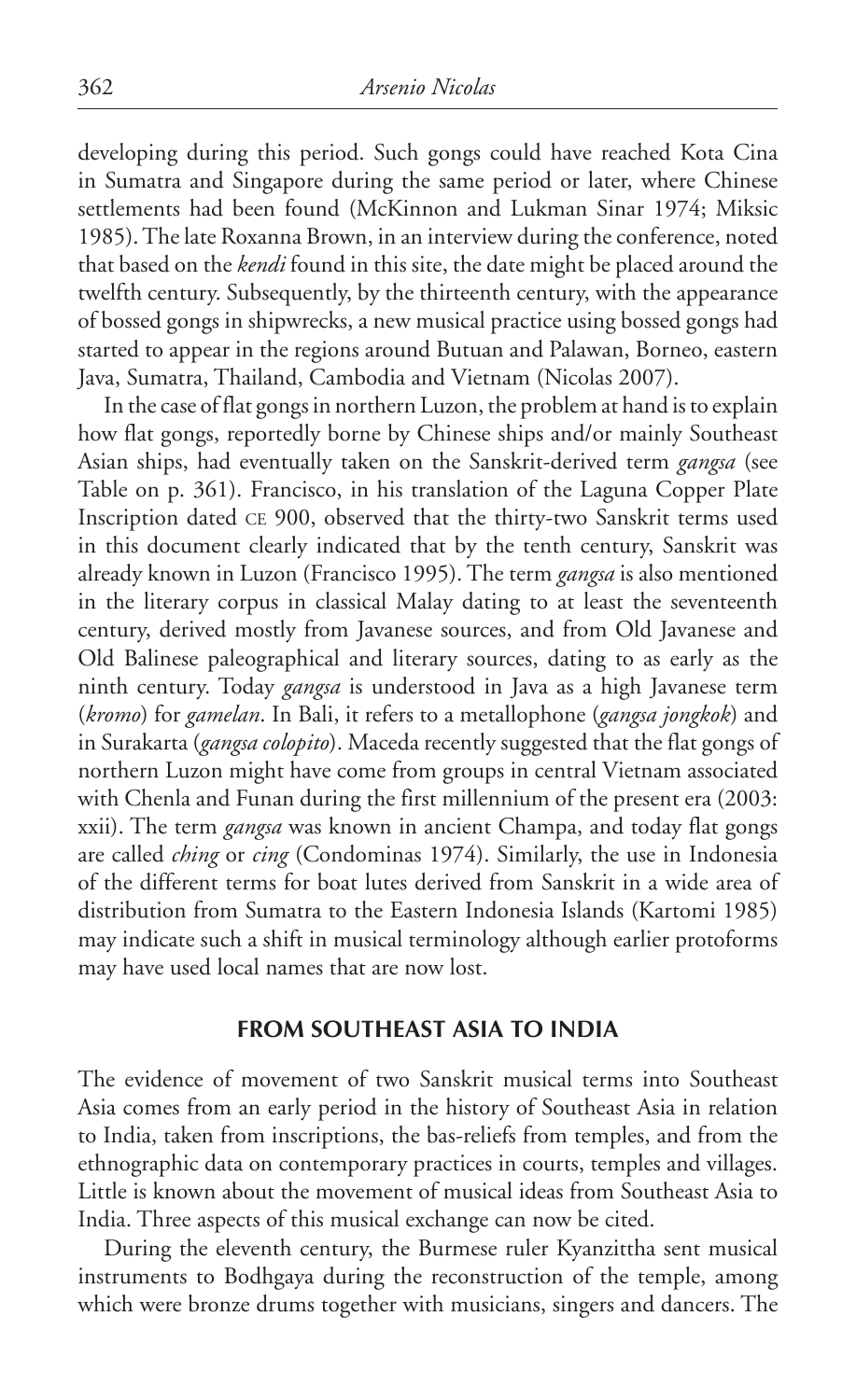Sri Bajras is the Vajrasana temple of Bodhgaya in India where the Buddha attained Buddhahood. Luce translates the passages as follows:

'for the Holy One of Sri Bajras Pitruk blaN (?), which had been irremediably destroyed by another king', Kyanzittha 'got together all sorts of precious things, and sent a ship with the intent to (re)build the Holy Sri Bajras: to buy (land?), dig a reservoir, make irrigated ricefields, make dams, cause candles and lamps to be lit which should never be quenched; and give drums, frog-drums, stringed and percussion instruments, and singing and dancing better than ever before. In that, too, no other king is like him' (Luce 1969, I: 62).

 Wrazen (1986) proposed the possibility of origins of the *bin* and *vina* from bamboo idiochords in Assam and Java, following studies by Deva (1978) and Marcel Dubois (1941). Wrazen notes that examples of the early *bin* can be found on Java (as in those at Barabudur (early ninth century), in a bronze statuette in the Regency of Tegal, from the ninth century, and in a relief on Candi Sari, from the second half of the eighth century) (Kunst 1968: Figs. 7, 10, 12, 13, 14, 22, 30; Fig. 43; Fig. 2), and possibly the Prambanan Temple reliefs (*c.* 850).

Flat gongs had been circulating in maritime Asia in China, Vietnam, Philippines, Borneo, Sumatra, and Singapore since the tenth century. Overland routes through the mainland had certainly transported these gongs. These could have reached India around this time, and would have been then etched on the walls of Hoysala temple by the twelfth century. The medium sized, suspended gongs on walls of Angkor Wat in Cambodia are bossed rather than flat, and the circular gongs-in-a-row clearly show these were already bossed gongs, earlier than the *gulintangan* (gongs-in-a-row) fragment found in a Brunei fifteenth century site (Nicolas 2007: 117).

The mapping of the music histories of Asia is readily structured around metal instruments that have survived – the bells from the Shang and Zhou dynasty, the bronze drums in Yunnan and Dong Son, the flat gongs and bossed gongs in the region and the other metal or bronze musical instruments, and lithophones. A new music has evolved upon the introduction or the discovery of the science and art of metallurgy in Asia, which led to the invention of new musical instruments (Nicolas 2007: 278 ff; 2008b; 2009). Sanskrit terms were circulating alongside the earlier spread of Austronesian, Austroasiatic, Tai-Kadai, and Chinese musical terms. The movement of musical terms is not synchronous and congruous with the movement of musical instruments. The history of the music of the unwritten and oral traditions, of bamboo and wooden musical instruments is still largely unknown. Present research directions in music lack a wider engagement with long term processes of musical exchanges in Asia. Early contacts between South and Southeast Asia were precursors to the spread of Indic ideas to Asia (Nilakanta Sastri 1949; Hall 1985; Glover 1989; Rao 2003). New and recent archaeological research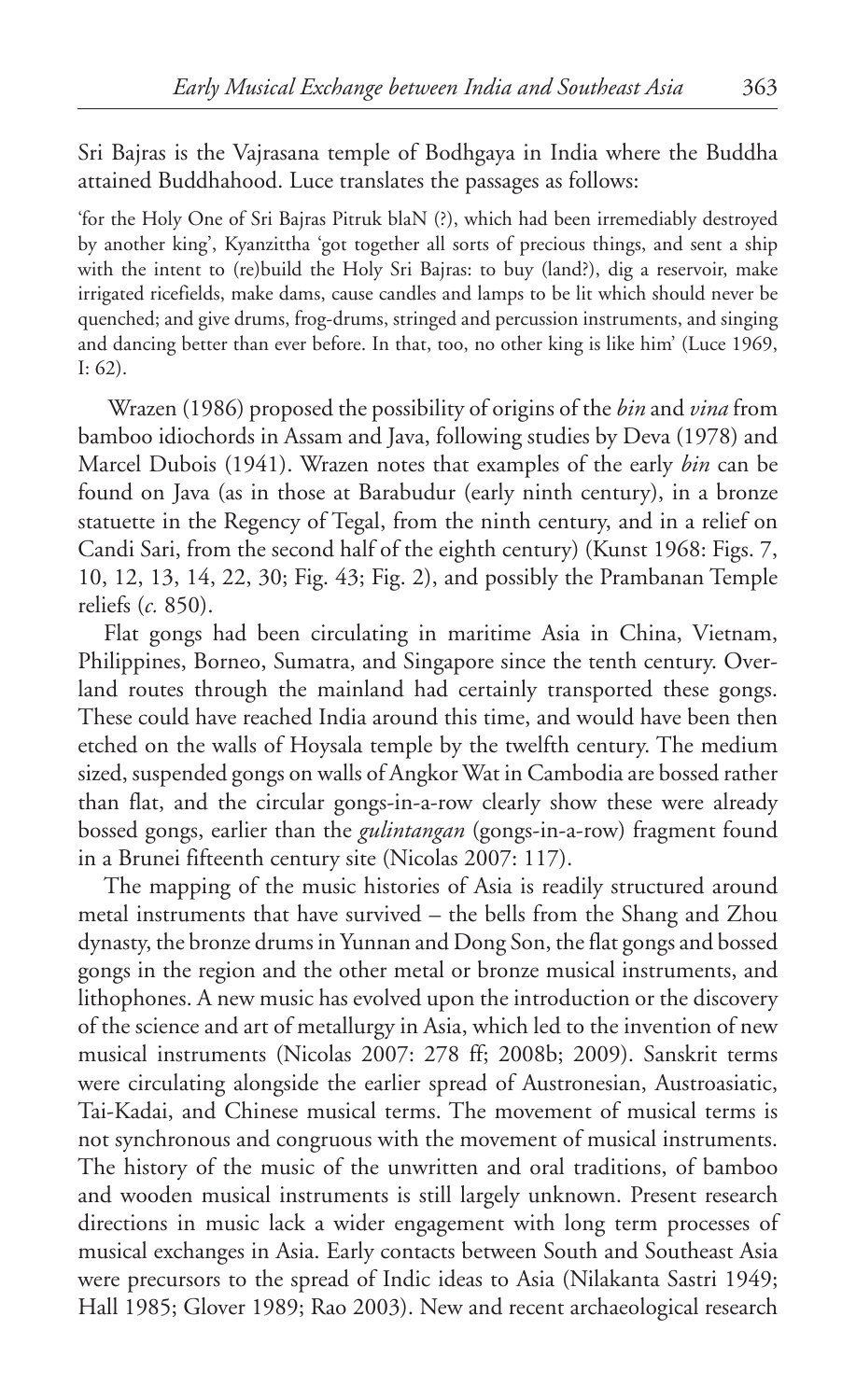view the millennium from the later prehistoric to the early state formation as a continuum rather than an abrupt shift to accommodate Indian influence, thus reflecting mutual interplay between indigenous complexities and foreign ideas (Higham 2003: 288). The peoples of Southeast Asia were innovative farmers, metallurgists, musicians and mariners (Hall 1999: 185-86). In the Neolithic period, the Austronesians sailed thousands of miles from their home islands reaching as far as Madagascar in east Africa to the Easter Island of the Pacific (Blust 1995; Bellwood 1997). In these journeys, very little is yet known about the spread of musical ideas that may have reached India and China from the centres of Austronesian and Austroasiatic migrations before the historic period. Such musical exchanges are indeed more compelling themes for future researches on the history of music in Asia.

#### **REFERENCES**

- Aduarte, Diego O.P., 1640, *Historia de la Provincia del Sancto Rosario de Orden de Predicadores*, in Emma H. Blair and James A. Robertson (eds.), *The Philippine Islands, 1493-1898*, vol. 30, pp. 115-322.
- Ardika, I. Wayan, 1997, 'Early Evidence of Indian Contact with Bali', in Pierre-Yves Manguin, ed. *Southeast Asian Archaeology 1994,* pp. 139-46, Hull: University of Hull, Centre for Southeast Asian Studies.
- Ardika, I. Wayan and Peter Bellwood, 1991, 'Sembiran: The Beginnings of Indian Contact with Bali', *Archaeology* 65: 221-32.
- Ardika, I. Wayan, Peter Bellwood, I. Made Sutaba and Kade Citha Yuliati, 1997, 'Sembiran and the First Indian Contacts with Bali: An Update', *Antiquity* 71: 193-95.
- Aymonier, E. and A. Cabaton, 1906, *Dictionnaire cam-francais*, Paris: EFEO.
- Bellina, Berenice and Ian Glover. 2004, 'The Archaeology of Early Contact with India and the Mediterranean World, from the Fourth Century, BC to the Fourth Century AD', in Bellwood and Glover, pp. 68-88.
- Bellwood, Peter, 1997, *Prehistory of the Indo-Malaysian Archipelago*, Honolulu: University of Hawaii Press.
- Bernet Kempers, A.J., 1988, *The Bronze Kettledrums of Southeast Asia*. MORSEA 10. Rotterdam: A.A. Balkema, tr. and ed. E.H. Blair and J.A. Robertson.
- ——, 1905-09, *The Philippine Islands: 1493-1898,* 55 volumes, Cleveland: Arthur H. Clark.
- Blust, Robert A., 1995, 'The prehistory of the Austronesian-speaking peoples: A view from language', *Journal of World Prehistory* 9: 453-510.
- Casparis, J.G. de, 1988, 'Some Notes on Words of Middle Indian Origin in Indonesian Languages (especially Old Javanese)', in *Papers from the III European Colloquium on Malay and Indonesian Studies, Naples, 2-4 June 1981*, ed. Luigi Santa Maria, Faizah Soenoto Rivai and Antonio Sorrentino, Naples: Dipartimento di Studi Asiatici, Instituto Universitario Orientale.
- ——, 1997, *Sanskrit Loan-Words In Indonesian: An Annotated Checklist of Words from Sanskrit in Indonesia and Traditional Malay*, Jakarta: Badan Penyelenggara Seri NUSA, Universitas Katolik Indonesia Atma Jaya.
- Champion, Paul, 1987, 'Fabrication of Gongs or Tom-toms at Un-Chong-Lan, Near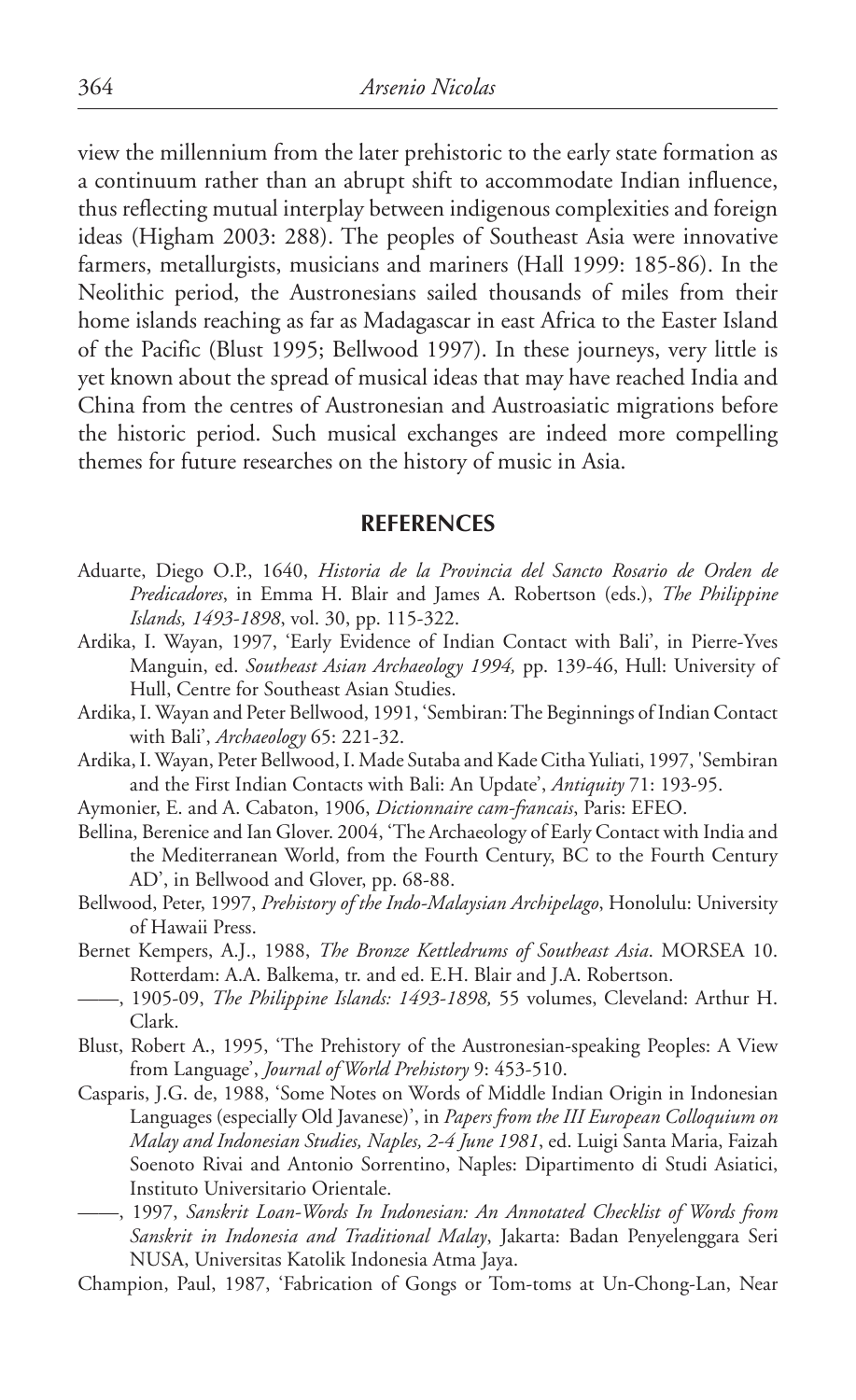Shanghai. Industries anciennes et modernes de L'empire chinois', Paris. [1869]. English translation in Appendix A, Goodway and Conklin, 1987, pp. 20-24.

- Christie, Jan Wisseman, 1998, 'Javanese Markets and the Asian Sea Trade Boom of the Tenth to Thirteenth Centuries, AD', *JESHO* 41, 3: 344-81.
- Chutiwongs, Nandana, ed., 1996, *Ancient Trades and Cultural Contacts in Southeast Asia*, Bangkok: The Office of the National Culture Commission.
- Cœdès, George, 1954, *Inscriptions du Cambodge*, Paris: EFEO.
- ——, 1968, *The Indianized States of Southeast Asia*, ed. Walter F. Vella, tr. Sue Brown Cowing, Honolulu: University of Hawaii Press.
- Collaer, Paul, ed., 1978, *Sudostasien. Musikgeschichte in Bildern*. Band I: *Musikethnologie*, Lieferung 3. Leipzig: VEB Deutscher Verlag fur Musik.
- Condominas, George, 1974, *Musique Mnong Gar du Vietnam*. One 12" LP record. OCORO OCR 80, Paris: Collection du Musee de l'Homme, ORTF.
- Cortesao, A. (trans.), 1944, *The Suma Oriental of Tome Pires*, 2 vols., London: Hakluyt Society. Reprinted 1980.
- Cosgaya, Lorenzo Fernandez. 1865, *Diccionario Pangasinan-Español*, Manila: Establecimiento Tip. del Colegio de Santo Tomas.
- Damais, Louis Charles, 1970, *Répertoire onomastique de l'épigraphie javanaise, jusqu'a pu sindok 'Sri Isanawikrama Dharmmotungadewa; étude d'epigraphie indonésienne*, Paris: École française d'Extrême-Orient.
- Danielou, Alain, 1978, *Sudasien. Die indische Musik und ihre Traditionen*. *Musikgeschichte in Bildern*. Band I: *Musikethnologie*, Lieferung 4. Leipzig: VEB Deutscher Verlag fur Musik.
- Deloche, Jean, 1988, 'Musical Instruments in Hoysala Sculpture (12th and 13th centuries)', *BEFEO* 77: 57-68.
- Deva, Bigamudre Chaitanya, 1978, *Musical Instruments of India: Their History and Development*, Calcutta: Firma KLM.
- Falkenhausen, Lothar von, 1993, *Suspended Music and Chime Bells in the Culture of Bronze Age China*, Berkeley: University of California Press.
- Ferdinandus, Peter, 2003, 'Buddhism and Hinduism: Their Interaction and Impact on Musical Aspect during the Old Javanese Period', in *Sanskrit in Southeast Asia : The Harmonizing Factor of Cultures: Proceedings, International Sanskrit Conference, May 21-23, 2001, Bangkok, Thailand*, Bangkok: Sanskrit Studies Center, Silpakorn University, pp. 236-47.
- Finot, Louis, 1904, 'Notes d'epigraphie', *BEFEO* 4, 4: 53-106, 897-977.
- ——, 1915, 'Notes d'epigraphie', *BEFEO* 15, 2: 1-210.
- Francisco, Juan, 1960, 'Sanskrit in Philippine Languages', *Adyar Library Bulletin* 24, 3-4: 154-72.
- ——, 1964, *Indian Influences in the Philippines, with special reference to language and literature*, Quezon City: University of the Philippines.
- ——, 1972, 'Sanskrit in Philippine language and literature', paper presented to the International Sanskrit Conference, held in New Delhi on 27-31 March 1972.
- ——, 1973, *Philippine Palaeography*, Quezon City: Linguistic Society of the Philippines.
- ——, 1995, 'Notes on the Sanskrit Terms in the Laguna Copper Plate Inscription', in *Studies and Reflections in Asian Art, History and Archaeology. Essays in Honor of H.S.H. Prof. Subhadradis Diskul*, pp. 297-309, Bangkok: Mahawitthayalai Sinlapakon.
- *Garland Encyclopedia of World Music*, 2000, South Asia: The Indian Subcontinent, ed. Alison Arnold, New York and London: Garland Publishing, Inc.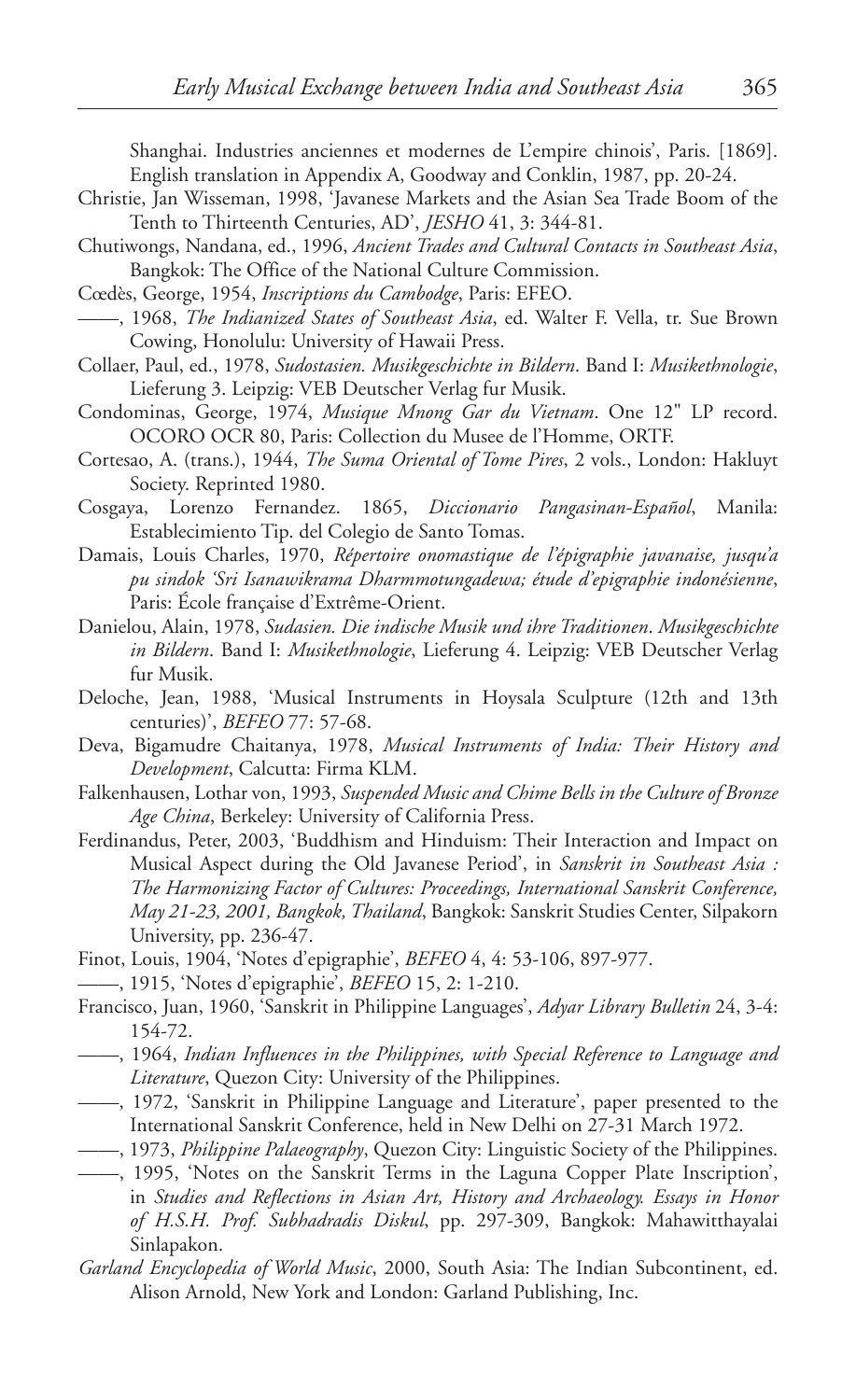- Glover, Ian. C., 1989, *Early Trade Between India and South-East Asia: A Link in the Development of a World Trading System*, Hull: University of Hull, Centre for South-East Asian Studies, Occasional Papers No. 16.
- Glover, Ian and Peter Bellwood (eds.), 2004, *Southeast Asia: From Prehistory to History,* London and New York: Routledge Curzon.
- Golzio, Karl-Heinz, 2004, *Inscriptions of Campa*. Based on the editions and translations of Abel Bergaigne, Etienne Aymonier, Louis Finot, Edouard Huber and other French scholars and of the work of R.C. Majumdar; newly presented, with minor corrections of texts and translations, together with calculations of given dates. Aachen: Shaker.
- Gonda, Jan, 1973, *Sanskrit in Indonesia*, New Delhi: International Academy of Indian Culture.
- Goodway, Martha and Harold C. Conklin, 1987, Quenched High-Tin Bronzes from the Philippines, *Archaeomaterials* 2: 1-27.
- Grove Music Online. http://www.grovemusic.com/index.html
- Hall, Kenneth R., 1985, *Maritime Trade and State Development in Early Southeast Asia*, Honolulu: University of Hawaii Press.
- ——, 1999, 'Economic History of Early Southeast Asia', in Nicholas Tarling, ed., *The Cambridge History of Southeast Asia*, Vol. One, Chapter 4, From Early Time to *c*. 1500, Cambridge: Cambridge University Press.
- Han Xiaorong, 1998, 'The Present Echoes of the Ancient Bronze Drum: Nationalism and Archeology in Modern Vietnam and China', *Explorations in Southeast Asian Studies* 2, 2 Fall.
- ——, 2004, 'Who Invented the Bronze Drum? Nationalism, Politics, and a Sino-Vietnamese Archaeological Debate of the 1970s and 1980s', *Asian Perspectives* 43, 1: 7-33.
- Harrisson, Tom, 1955, 'Indian Pioneers in Borneo, *c.* 500 A.D.', *Sarawak Museum Journal*  6: 511-17.
- Higham, Charles, 1996, *The Bronze Age of Southeast Asia*, Cambridge World Archaeology. Cambridge: Cambridge University Press.
- Huber, E. 1911, 'Etudes Indochinoises, *BEFEO* XI, 3-4: 259-311.
- Jacobson, E. and J.H. van Hasselt, 1975, 'The Manufacture of Gongs in Semarang', tr. and with an introduction by Andrew Toth, *Indonesia* 19: 127-72.
- Kartomi, Margaret, 1985, *Musical instruments of Indonesia: An Introductory Handbook*, Melbourne: Indonesia Arts Society.
- Kaudern, Walter, 1927, *Musical Instruments in Celebes*. Ethnographical Studies in Celebes, vol. III. Göteberg: Elanders AB.
- Kern, Hendrick, 1880, 'Sanskritische woorden in het Tagala', *BKI* IV: 252-78.
- ——, 1881, 'Sanskritische woorden in het Bisaya', *BKI* V: 280-87.
- Kulke, H., 1978, *The Dewaraja Cult*, tr. from the German by I.W. Mabbett, with an introduction by the Author and Notes on the translation of Khmer terms by J. M. Jacob. Data Paper no. 108. Ithaca: Cornell University.
- ——, 1990, 'Indian Colonies, Indianization or Cultural Convergence? Reflections on the Changing Image of India's Role in South-East Asia', in H. Schulte Nordholt, ed*. Onderzoek in Zuidoost-Azie: Agenda's voor de Jaren Negentig*, Leiden: Rijksuniversiteit te Leiden, Vakgroep Talen en Culturen van Zuidoost-Azie en Oceanie, pp. 8-32.
- Kunst, Jaap, 1927, *Hindoe-Javaansche muziek-instrumenten: speciaal die van Oost-Java.* Met medewerking van Dr. R. Goris, Weltevreden: Druk G. Kolff & Co.
- ——, 1968, *Hindu-Javanese Musical Instruments*, 2nd revd and enlr. edn., The Hague: M. Nijhoff.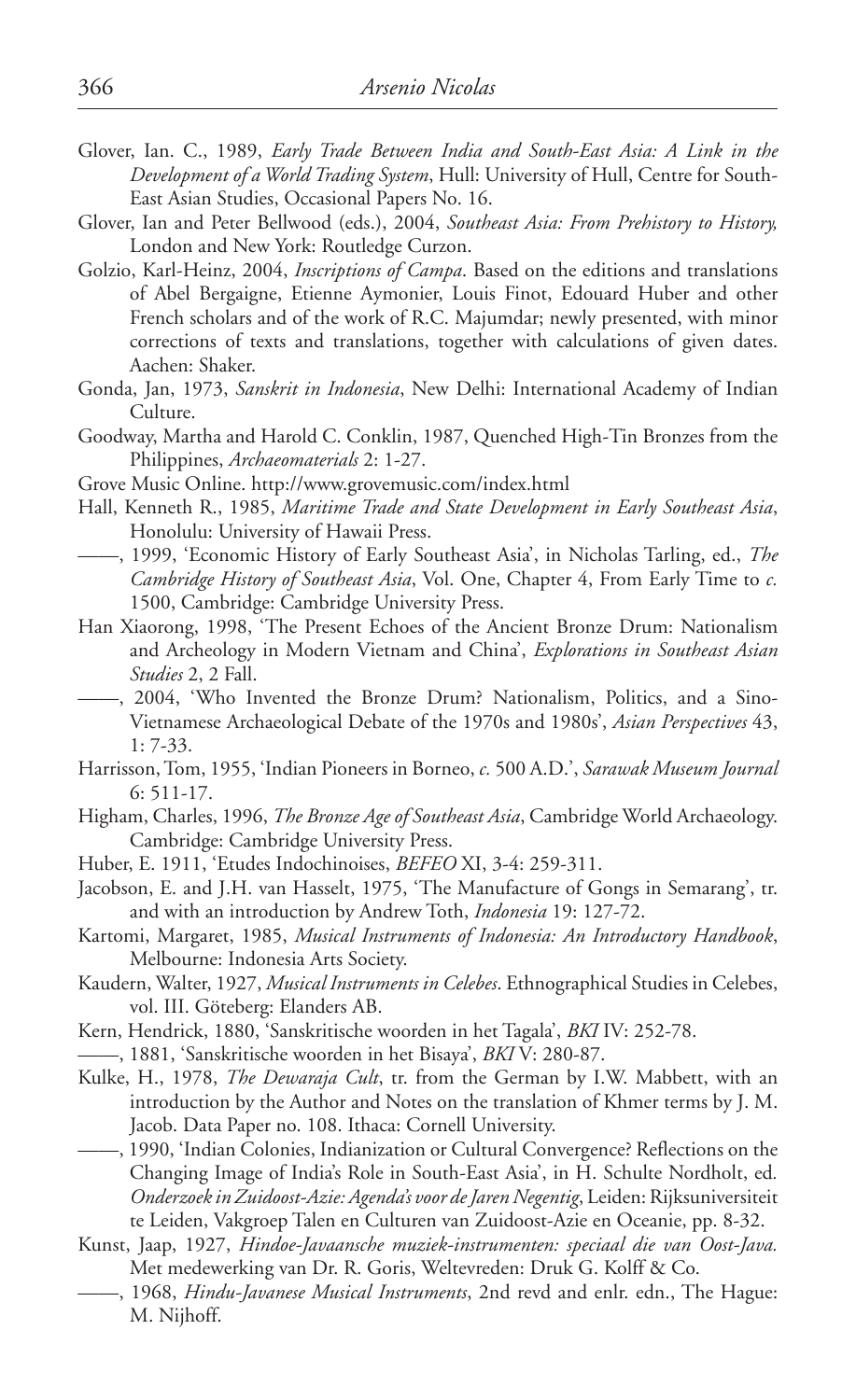- Lansing, J.S., A.J. Redd, T.M. Karafet, J. Watkins, I.W. Ardika, S.P.K. Surata, J.S. Schoenfelder, M. Campbell, A.M. Merriwether, M.F. Hammer, 2004, 'An Indian Trader in Ancient Bali?', *Antiquity* 78: 287-93.
- Luce, Gordon H. and Bo-Hmu Ba Shin, 1969, 'Old Burma: Early Pagan', *Artibus Asiae,*  Supplementum 25, Volume One: Text, pp. 2-422.
- Mabbett, I.W., 1969, 'Dewaraja', *Journal of Southeast Asian History* 10: 202-23.
- Maceda, Jose, 1977, 'Flat Gongs in the Philippines', in *Proceedings of the 30th International Congress of Human Sciences in Asia and North Africa*, Mexico, 1976.
- ——, 1988, *Kulintang and Kudyapi: Gong Ensemble and Two-Stringed Lute among the Maguindanaon in Mindanao, Philippines*. Two long playing records of field recordings with annotations. Quezon City: University of the Philippines.
- ——, 1998, *Gongs and Bamboo: A Panorama of Philippine Musical Instruments*. Tables, Maps, Glossary and Photo Layout by Marialita Yraola, Quezon City: University of the Philippines.
- ——, 2003, 'Introduction: A Search in Asia for a New Theory of Music', in Jose Buenconsejo, ed., *A Search for a New Theory of Music*, Quezon City: University of the Philippines, pp. ix-xxv.
- Majid, Zuraina, 2003, *Archaeology in Malaysia. Arkeologi di Malaysia*, Bilingual Edition, Penang, Malaysia: Centre for Archaeological Research Malaysia, Universiti Sains Malaysia.
- Majumdar, Ramesh, 1927, *Ancient Indian Colonies in the Far East,* Lahore: Punjab Sanskrit Book Depot.
- Mckinnon, E. Edwards and T. Lukman Sinar, 1974, 'Kota China: Notes of Further Developments at Kota China', *BKI* 4, 1: 63-86.
- ——, 1976, *Kota Cina: An Important Early Trading Site on the East Coast of Sumatra*, Mimeographed Research Report.
- McPhee, Colin, 1966, *Music in Bali: A Study in Form and Instrumental Organization in Balinese Orchestral Music*, New Haven: Yale University Press.
- Miksic, John N., 1985, *Archaeological Research on the 'Forbidden Hill' of Singapore: Excavations at Fort Canning 1984*, Singapore: National Museum.
- Monier-Williams, Monier, 1899, *A Sanskrit-English Dictionary and philologically arranged with special reference to cognate Indo-European languages*, Oxford: Clarendon Press [Revised 1993 and 2008].
- Morga, Antonio de, 1609, 'Sucesos de las Islas Filipinas', in Blair & Robertson 16: 75- 133.
- Morton, David, 1976, *The Traditional Music of Thailand,* Berkeley: University of California Press.
- Mukherjee, Meera, 1978, *Metalcraftsmen of India*. Anthropological Survey of India Memoir No. 44, Calcutta: Reliance Printing Works.
- Murthy, K. Krishna, 1985, *Archaeology of Indian Musical Instruments*, Delhi: Sundeep Prakashan.
- *New Grove Dictionary of Music and Musicians,* 2001, ed. Stanley Sadie, 2nd edn., 29 vols., London: Macmillan (also Grove Music Online).
- Nicolas, Arsenio, 1977, *Ang mga Kulintang sa Mindanao at Sulu*, Two long playing records with notes, Quezon City: University of the Philippines.
- ——, 1979, *Ang Musika ng mga Kalinga*. With Felicidad Prudente, co-ed. LP record with annotations, Quezon City: University of the Philippines.
- ——, 1987, 'A Typology of Bamboo Musical Ensembles in Southwest Central Java', unpublished paper read at the Symposium of the International Musicological Society, 28 August-2 September, Melbourne, Australia.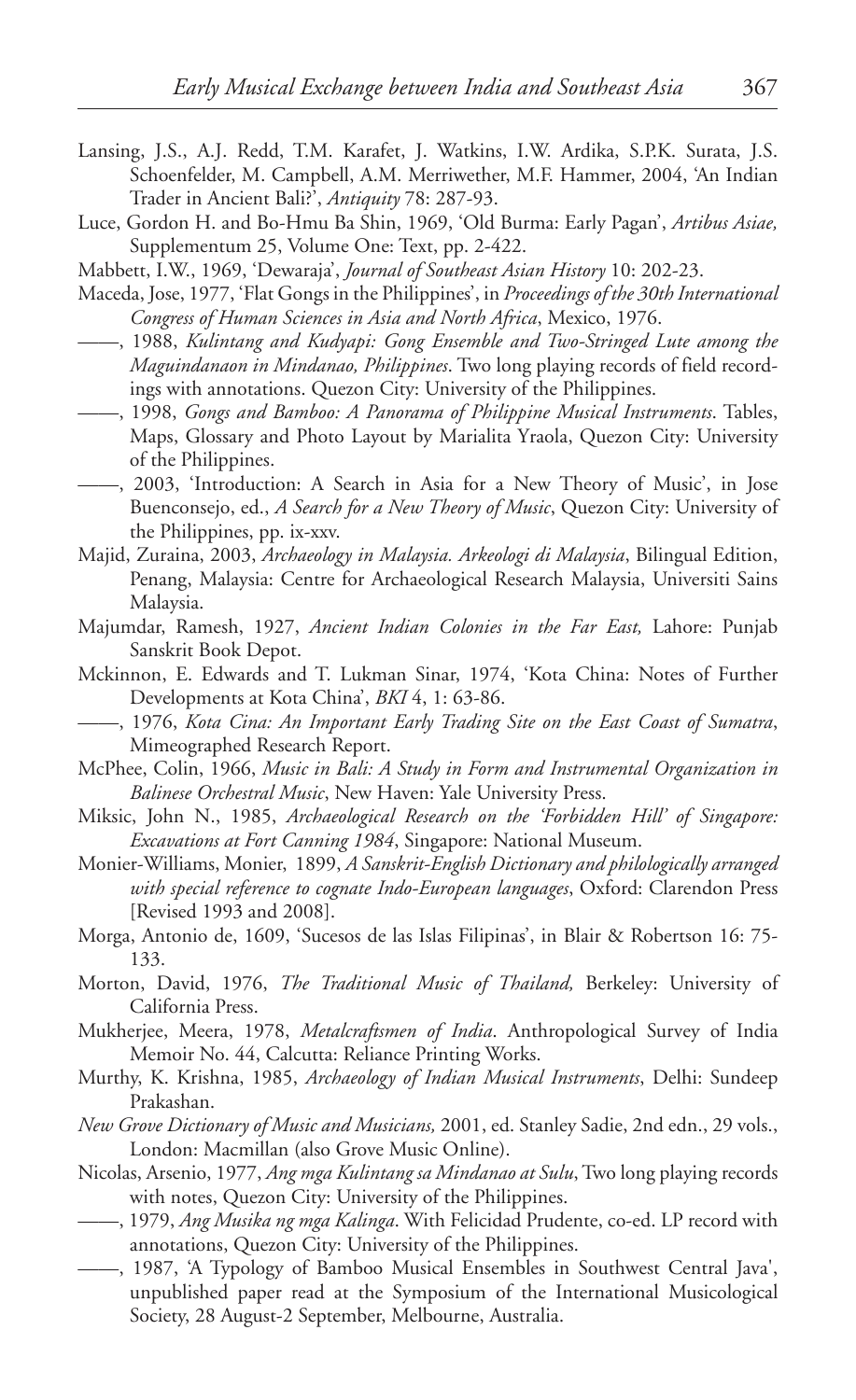- ——, 1993, 'Music and Temple Systems in Southeast Asia', in *Transactions of the International Conference of Orientalists in Japan* (Tokyo) 38: 176-77.
- ——, 1994, *Alat-Alat Muzik Melayu dan Orang Asli*, Bangi: Universitas Kebangsaan Malaysia.
- ——, 2007, 'Musical Exchange in Early Southeast Asia: The Philippines and Indonesia, *c.* 100 to 1600 CE', Ph. D. dissertation, Cornell University.
- ——, 2008a, 'Music, Southeast Asia', *Oxford Encyclopedia of the Modern World,* vol. 5, pp. 315-18.
- ——, 2008b, 'Bamboo, Bronze Drums, and Gongs: A Musical Exchange in Maritime Asia', Review Essay. Jose Maceda. *Gongs and Bamboo. A Panorama of Music Instruments*. Quezon City: University of the Philippines. *Musika Jornal* 4: 198-215.
- ——, 2009, 'Gongs, Bells and Cymbats: The Archaeological Record in Maritime Asia from the Ninth to the Seventeenth Centuries', *Yearbook for Traditional Music*, 2009, 62-93.
- Nilakanta Sastri, K.A., 1949, *South Indian Influences in the Far East*, Bombay: Hind Kitabs.
- Pellicer, Mariano, 1904, *Arte de la Lengua Pangasinan ó Cabolóan: Corregido, Aumentado y Llevando en sí el Mismo Compendio*, Manila: Imprenta del Colegio de Sto. Tomás.
- Penth, Hans, 1970, 'Kunst in Lan Na Thai (1): Der Grosse Gong im Kloster Phrathat Haripunchai', *Artibus Asiae* 32, 4: 307-14.
- Picken, Laurence, 1981-2000, *Music from the T'ang Court*. Transcribed from the original, unpublished, Sino-Japanese manuscripts, together with a survey of relevant historical sources (both Chinese and Japanese). With editorial comments by Laurence Picken, together with Rembrandt F. Wolpert et al., 7 vols., London: Oxford University Press.
- Pires, Tomé and Francisco Rodrigues, 1944, *The Suma Oriental of Tomé Pires,* tr. A. Cortesao, London: The Hakluyt Society.
- Po Dharma, 1999, *Quatre lexiques malais-cam anciens. Rediges au Campa*. Paris: Presses de l'Ecole francaise d'Extrême-Orient.
- Powers, Harold, 2006, In Grove Music Online.
- Qureshi, Regula, 2006, In Grove Music Online.
- Ray, Himanshu Prabha, 1989, 'Early Maritime Contact between South and Southeast Asia', *Journal of Southeast Asian Studies*, XX: 42-54.
- ——, 2003, *The Archeology of Seafaring in Ancient South Asia*, Cambridge: Cambridge University Press.
- Roche, David, 2000, 'The "Dhak", Devi Amba's Hourglass Drum in Tribal Southern Rajasthan, India', *Asian Music*, 32, 1: 59-99.
- Sachs, Kurt, 1940, *The History of Musical Instruments*, New York: W.W. Norton.
- ——, 1983, *Die Muziekinstrumentene Indiens und Indonesiens*, 2nd edn., 1923; George Olms, rpt. Hildesheim, Zurich and New York.
- Salmon, Claudine, 2003, La diffusion du gong en Insulinde vue essentiellemnt a travers diverses epaves orientales (periode Song-Ming). *Mirabilia Asiatica*, vol. 2, ed. Jorge M. Dos Santos Alves, Claude Guillot, Roderich Ptak, Weisbaden: Harrassowitz Verlag, and Lisboa Fundacao Oriente, pp. 89-116.
- San Buenaventura, Pedro de, 1994, *Vocabulario de Lengua Tagala*. *El romance Castellano presta primera. Primera y segunda parte,* Dirigido a D. Ivan de Silva. Valencia: Librerías Paris-Valencia. [1613] (Originally published: Con Licencia Impreso en la noble Villa de Pila, por Thomas Pinpin, y Domingo Loag, Tagalos, Año de 1613).